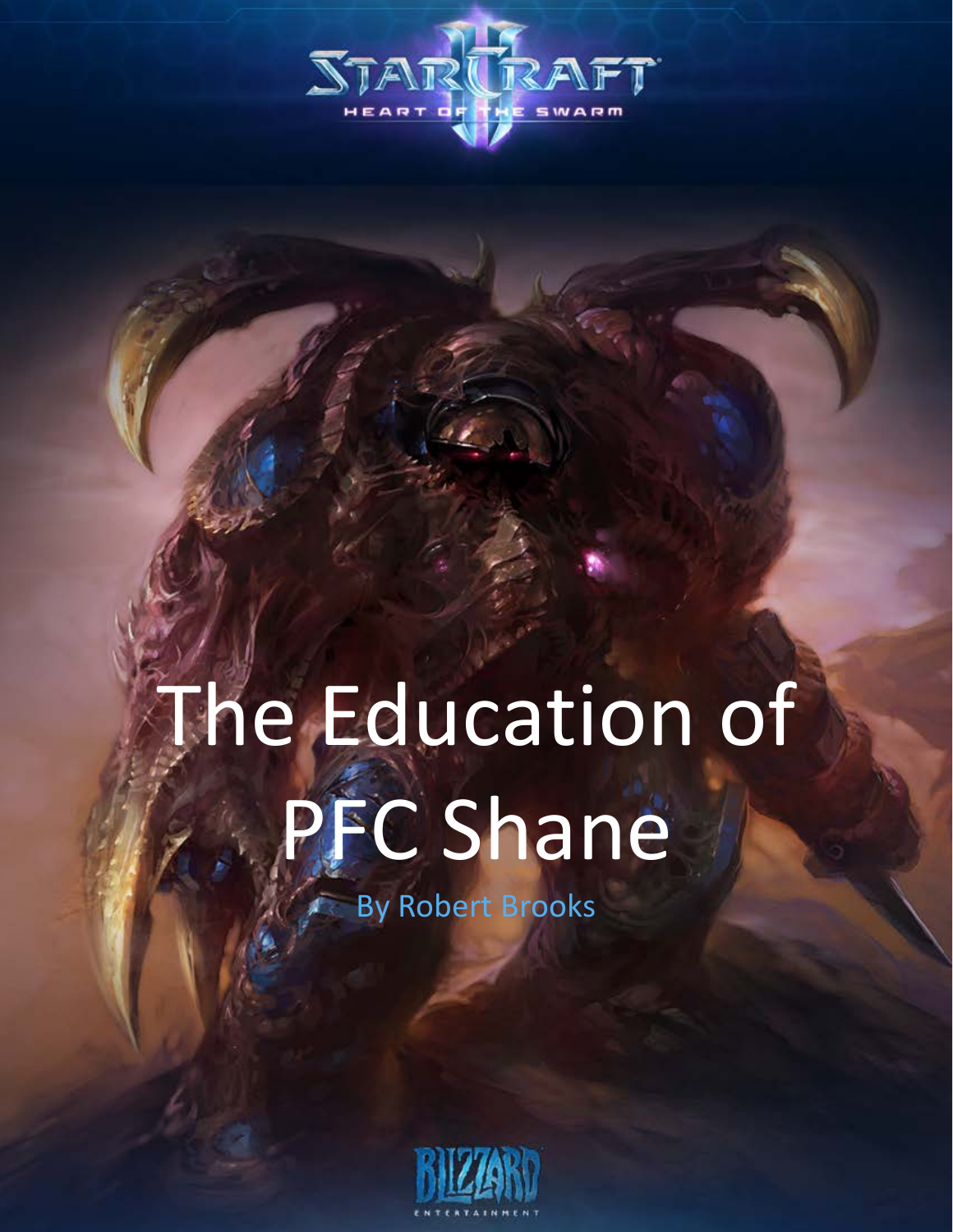"Each and every one of these young men and women volunteered," said Emperor Arcturus Mengsk, "and after months of sacrifice and toil in training, they have earned their place among the noble Dominion Marines. They have joined humanity's vanguard. They have chosen to stand against an unforgiving universe."

Murmurs of approval echoed within the crowded assembly hall. Daylight flooded through the ceiling-high windows on the east wall, spotlighting the Dominion leader and the five long rows of smartly dressed recruits standing at parade rest before him.

One of those recruits—nineteen-year-old Geoff Shane, soon to be Private First Class Geoff Shane—was fighting a private battle and losing. The effort of keeping a broad grin off his face felt as if it would make his head burst, and the corners of his lips drifted upward against his will.

*The emperor is speaking at my induction. The Hero of Korhal in the flesh.* It didn't seem real. He wanted to pinch himself, but he didn't dare break parade rest. It would be unbecoming of a Dominion marine.

"We still face terrible threats. Two bloodthirsty, savage alien races regard us with envious eyes," Mengsk said. "Humanity's outcasts, scoundrels, and dissidents continue to act against human interests to rebel against the Dominion."

Emperor Mengsk surveyed the rows of fresh recruits. "But today, we honor these recruits. We celebrate their triumph. Training is over. Now, we set them on the path to conquer our foes."

The emperor's eyes came to rest on Shane. Without thinking, Shane turned his head to meet Mengsk's gaze and looked back with a sloppy grin on his face... and remembered too late that he was supposed to keep his attention front and center.

Shane snapped his eyes forward. Mengsk chuckled.

"I can tell these young heroes are ready and willing to tackle anything the universe can throw at them," he said, "although some may need a bit more training first."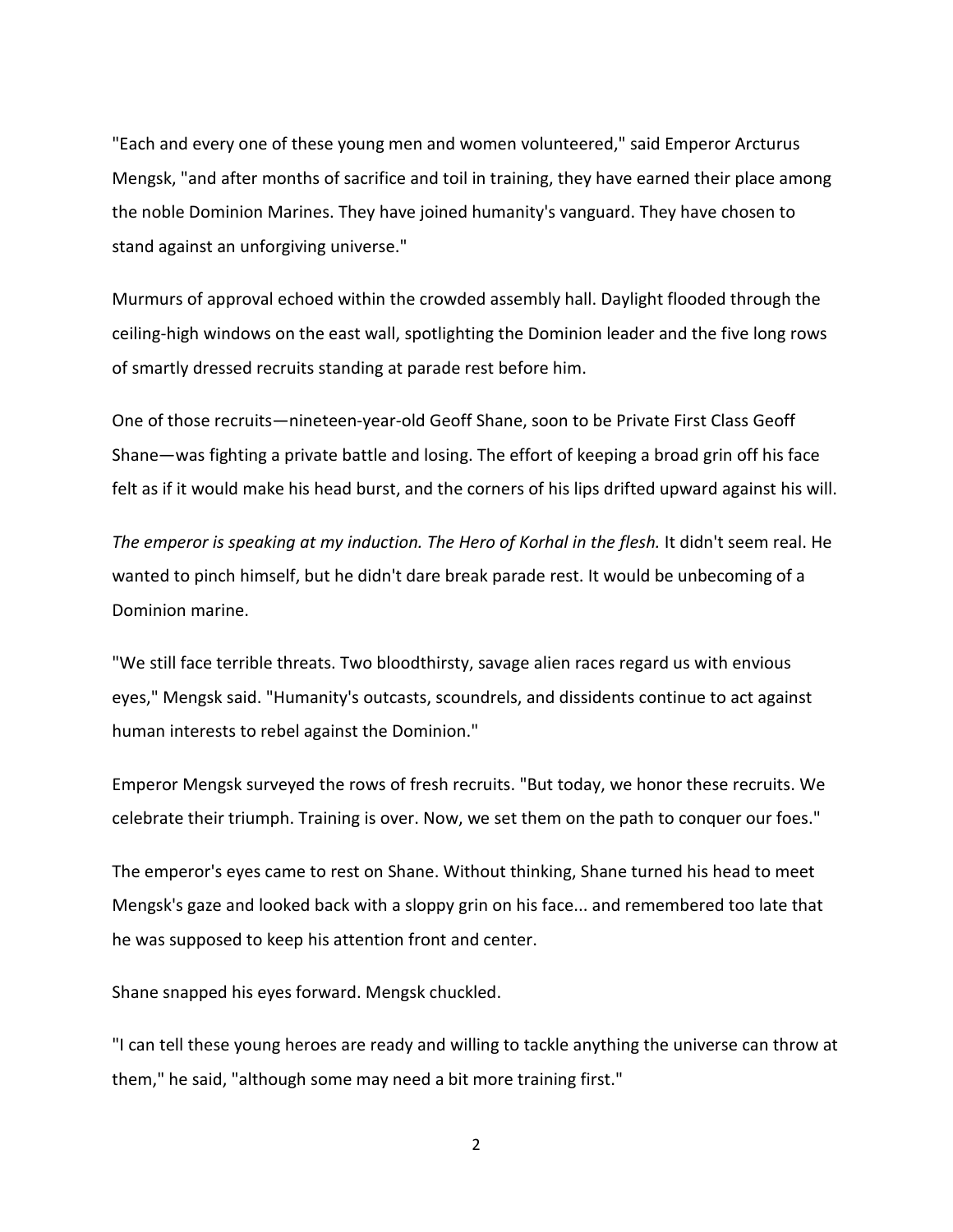Laughter echoed through the crowd. Shane kept his eyes locked on the steel-wrought Dominion insignia suspended high above the hall, behind Mengsk's pulpit, studying it carefully, his face burning red. Despite his chagrin, his smile crept back. He had a feeling he would never live this down.

Shane waited for the emperor to continue his speech. The crowd fell silent.

Moments ticked away. The quiet deepened. And still Emperor Mengsk said nothing.

Shane's nervous smile evaporated. Had something happened? He didn't dare look. His hands clenched into fists in the small of his back. The hush remained unbroken. The total absence of noise grew deafening.

Shane's skin crawled. The hall sounded not only quiet, but empty. Utterly empty.

There were no rustles, muffled coughs, restless children. No breathing. Nothing at all that indicated hundreds of people were seated only a few meters behind him.

Blood pounded in Shane's ears. Sweat beaded on his forehead. A headache sprang to life and his stomach churned with fear. He continued to stare at the insignia, irrationally afraid of glancing at the podium.

He imagined that Emperor Mengsk and the entire crowd, along with all of the recruits, were staring at him. Waiting for any further mistakes unbecoming of a Dominion marine.

*Just a quick glance,* he told himself. Moments passed. Shane couldn't do it. *Just your eyes. Just for a second. The emperor thought it was funny last time. He won't care.*

Shane still couldn't move. He wanted the speech to continue. He wanted the crowd to laugh. He wanted anything that would make the headache and the uncomfortable pressure inside his skull disappear.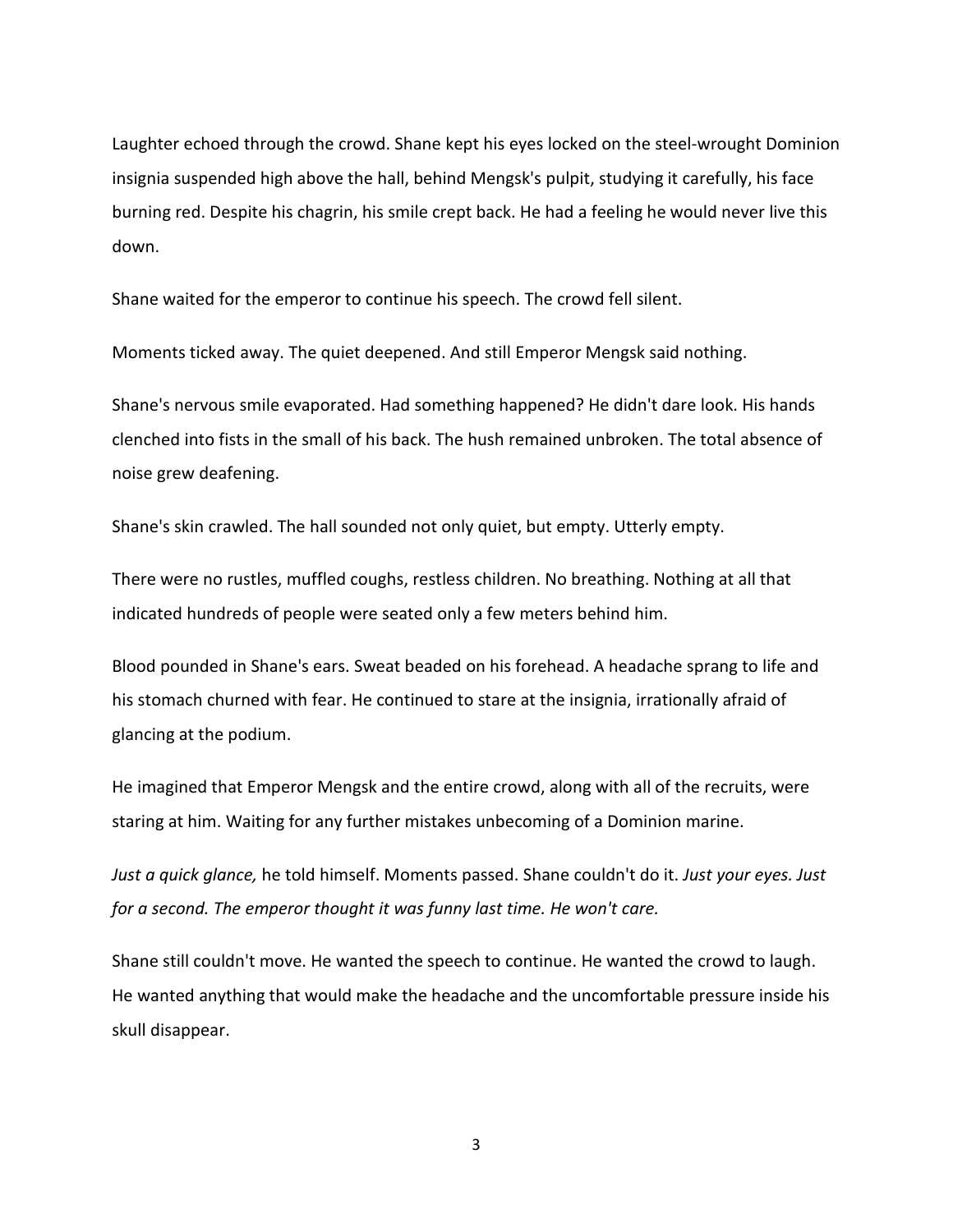Finally his eyes darted over and back. Shane didn't believe what he was seeing. He turned his head and looked directly at the podium.

Mengsk was gone.

So were all of the recruits. Shane turned around, panicked.

So was the crowd. Shane stood alone inside the barren assembly hall.

Confusion held him motionless. This wasn't possible. One person might slip away in a crowd without a sound, but hundreds? Everyone? In an instant?

No. Not everyone. A single figure sat in the last row at the back of the hall, out of the direct daylight from the windows. He was big and bulky, too large to sit comfortably in the hall's seats.

Shane recognized the figure's shape. It was a marine. A Dominion marine in full combat armor.

"Hey!" Shane was surprised by the panic in his own voice. "Hey!"

No reaction. The armored marine appeared to be staring at the ground.

"Hey, you!" Shane bellowed. Nothing. No answer at all. Sudden rage surged into Shane's mind. *He did this*, Shane irrationally knew. *That marine*. Whatever had happened to the crowd was that marine's fault. It had to be. Shane had never been so certain.

This was supposed to be Shane's special day. His graduation from basic training. The beginning of his glorious service to the Dominion. The rage became an inferno inside Shane's head. He would pry *that marine's* armor off with his teeth if he had to.

Shane took a deep breath and screamed, "*What did you do?*"

No response. It was too much.

Shane took off down the center aisle at a dead run between the rows of empty seats, his eyes focused on the lone marine. *That marine.*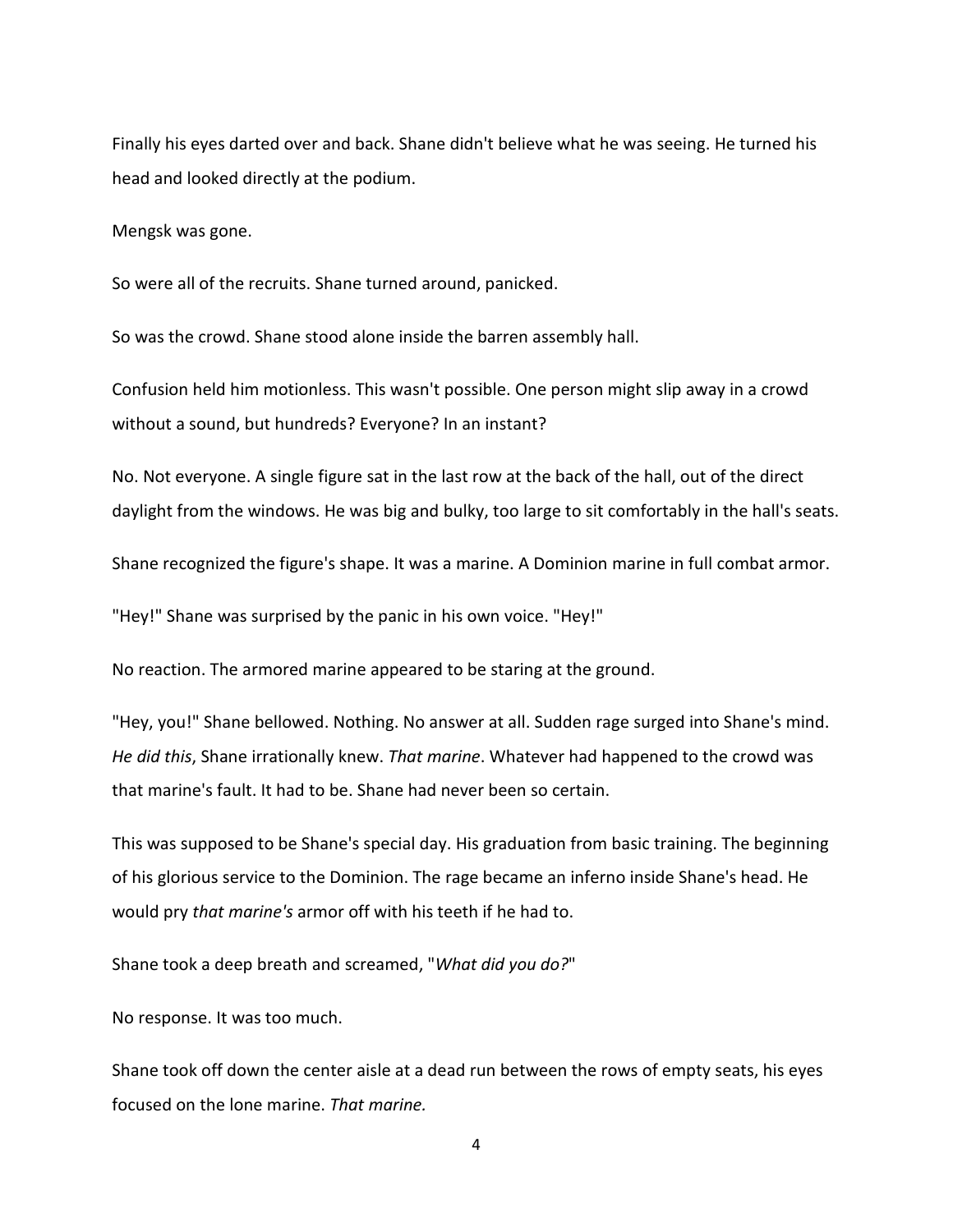Shane closed the distance in a few seconds and flung himself with a howl at the armored figure, teeth bared. Shane's arms reached out.

The marine hadn't moved, hadn't stirred at all, until Shane had leapt into the air.

Then he looked up.

The inferno froze solid in an instant. Time seemed to stop. The pressure inside Shane's head swelled into agony.

Staring back at nineteen-year-old Geoff Shane was the weary, war-battered face of Geoff Shane. An older Geoff Shane with emotionless, inhuman eyes.

Shane's momentum carried him relentlessly toward the marine. Toward himself. His outstretched fingers brushed the marine's metallic armor. It was very, very cold.

Shane blinked.

"Each and every one of these young men and women volunteered," said the image of Emperor Arcturus Mengsk, "and after months of sacrifice and toil in training, they have earned their place among the noble Dominion Marines. They have joined humanity's vanguard. They have chosen to stand against an unforgiving universe."

Murmurs of approval rippled within the crowded assembly hall. Daylight flooded through the broad windows that reached from floor to ceiling on the east wall, spotlighting the projected hologram of the Dominion leader on the raised stage.

In the bright daylight, the life-sized holovid seemed to shimmer and sparkle. Emperor Mengsk's charisma shone even through the transparent image, towering above the podium and the five long rows of recruits standing at parade rest before it.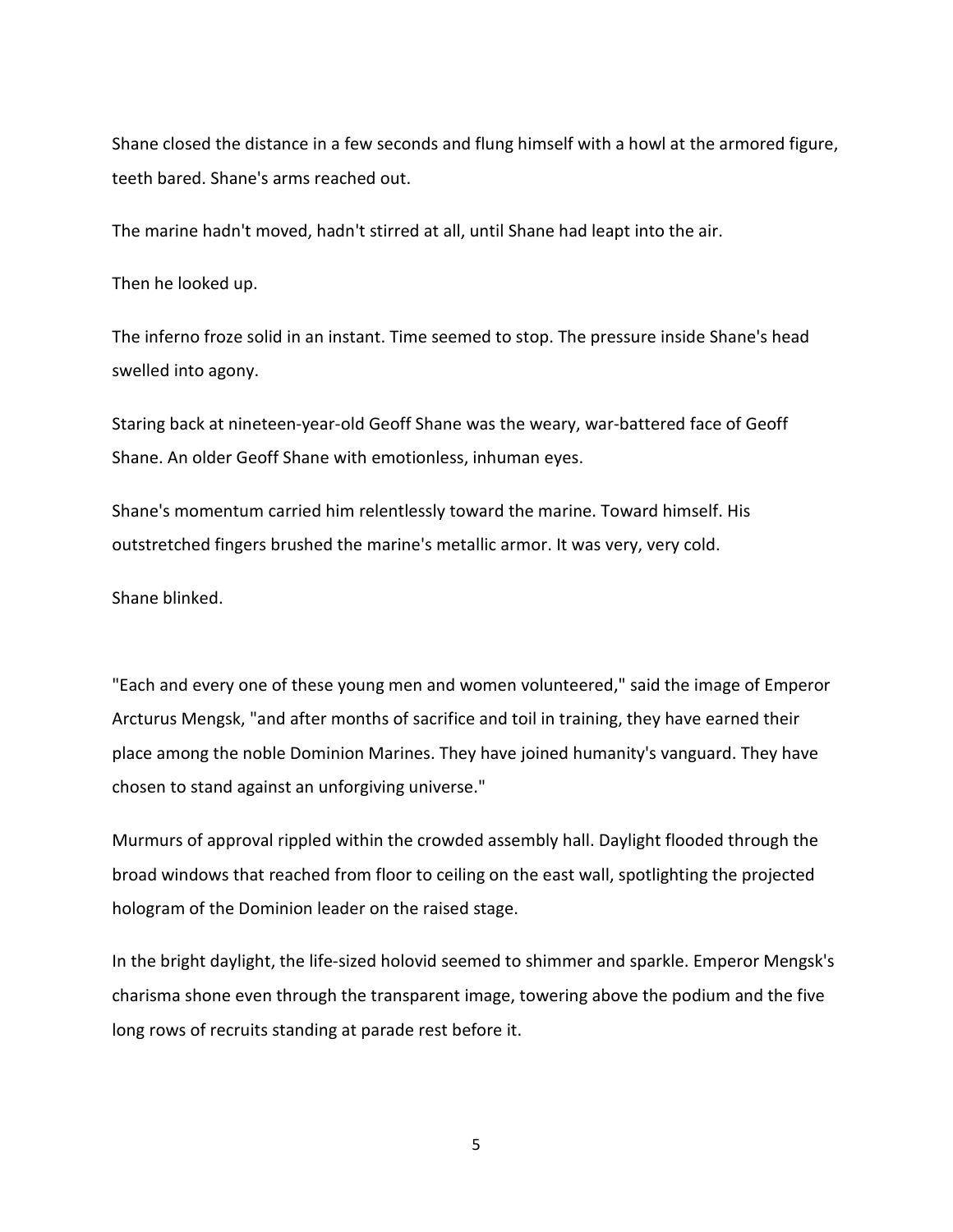Nineteen-year-old Geoff Shane, soon to be Private First Class Geoff Shane, stood rigid with terror.

# *What just happened?*

Murder. Shane had tried to murder someone. *You tried to murder yourself,* his mind whispered. No. It was a dream. It certainly couldn't have been real.

He had imagined it. He had dreamed that Emperor Arcturus Mengsk had personally visited his basic training graduation; that was all. *Irrational things happen in dreams.* Shane supposed he should have been happy his pants hadn't disappeared along with all the dreamland bystanders.

*Do you often doze off in front of hundreds of people,* his mind retorted, *while standing upright?* Shane fidgeted.

"We still face terrible threats. Two bloodthirsty, savage alien races regard us with envious eyes," Mengsk said. Shane guessed the speech had been prerecorded. How likely was it that the leader of the Dominion had time to schedule his day around a basic training graduation ceremony?

Shane's head was hurting again. Pressure built within his skull as if his mind were holding its breath and beginning to feel the first twinges of air hunger. It was already stronger than any headache he had ever known, and showed no signs of slacking.

Shane swallowed hard and tried to focus on Mengsk's speech. A few moments passed before he realized the emperor had fallen silent. Again*.*

No. It wasn't possible. Shane risked a glance at the podium. The hologram was gone.

*No, not again,* Shane thought. *They're all gone again; I know it…*

He turned on his heels in a panic, ready to flee. The faces of nearly one thousand Dominion citizens stared back at Shane.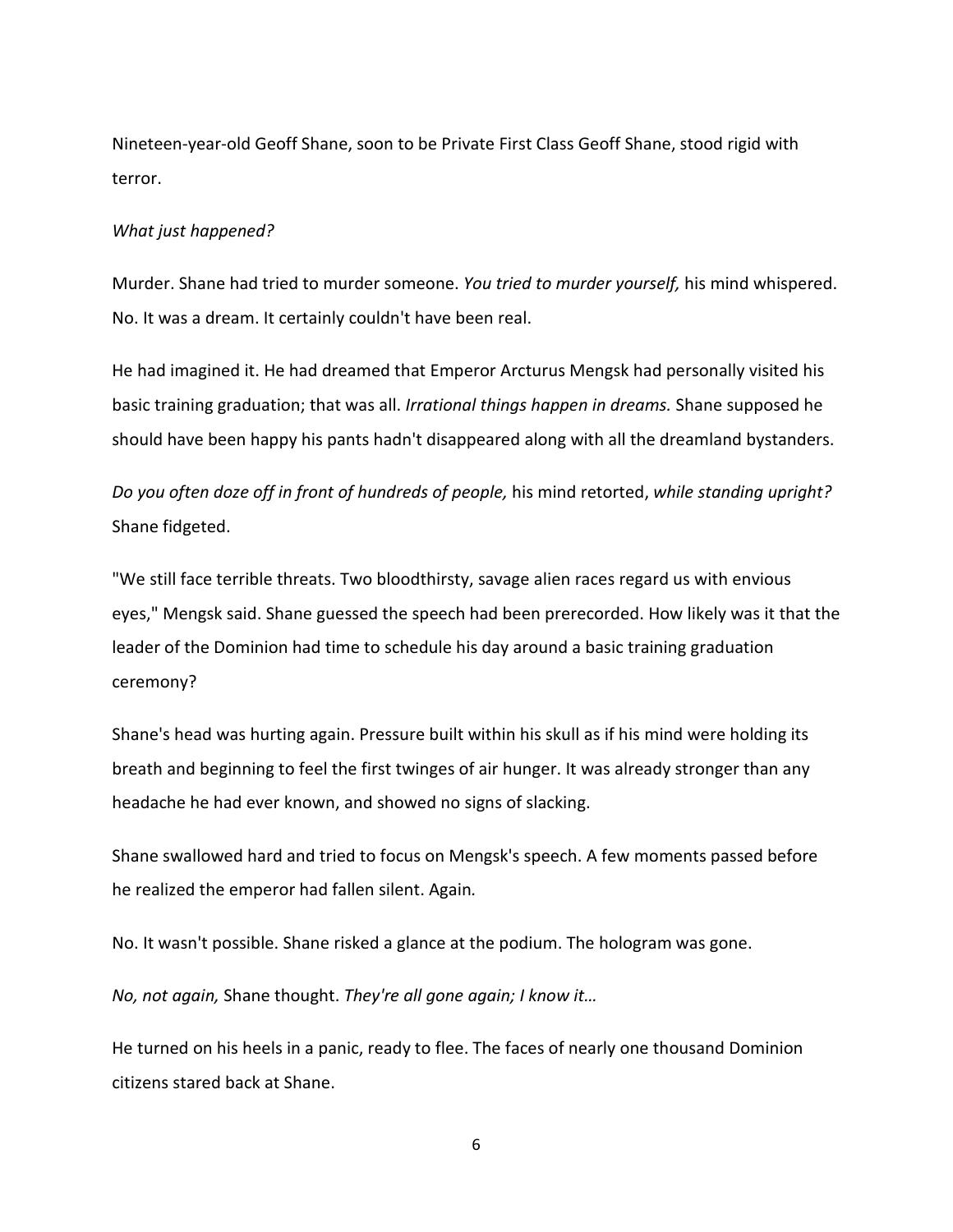He froze in place. His head hurt. His eyes darted left and right. Were the other recruits also staring at him?

No. They were not. They were gone. Every eye in the packed assembly hall focused on him. He noticed the expressions on the faces in the crowd: Disgust. Fear. Horror. Anger. Curiosity. They looked at him as if he were a monster.

*And what exactly did I do to deserve that?* Anger flared deep within him. Again. "What are y'all looking at?" Shane asked quietly. They continued to stare.

Awful, dark impulses bubbled up into his mind. Visions of death ran gloriously wild. His anger felt cleansing, wonderful, natural and comfortable and righteous.

A glimpse of a silhouette at the back of the room caught Shane's eye. Was someone standing up? No. It was simply a large, bulky figure sitting down in a seat far too small to hold it.

It was a marine in full combat armor.

Shane's legs carried him down the aisle at a full sprint. The pain and fury in his head boiled over and his words shattered the silence as he ran.

# "—*I'll kill you I'll burn you crispy—"*

In his rage, he didn't notice that the expressions of the crowd stayed exactly the same. Their eyes tracked him. They seemed oblivious to his outburst.

Shane closed in on the motionless man in the combat suit. He wanted to leap at him straight on. Tear at the armor and destroy the person within.

"Let us help." The marine spoke the words softly, yet they cut through Shane's hoarse raving.

Shane skidded to a stop only a few scant paces away. He stared in disbelief. The marine had spoken with Shane's voice.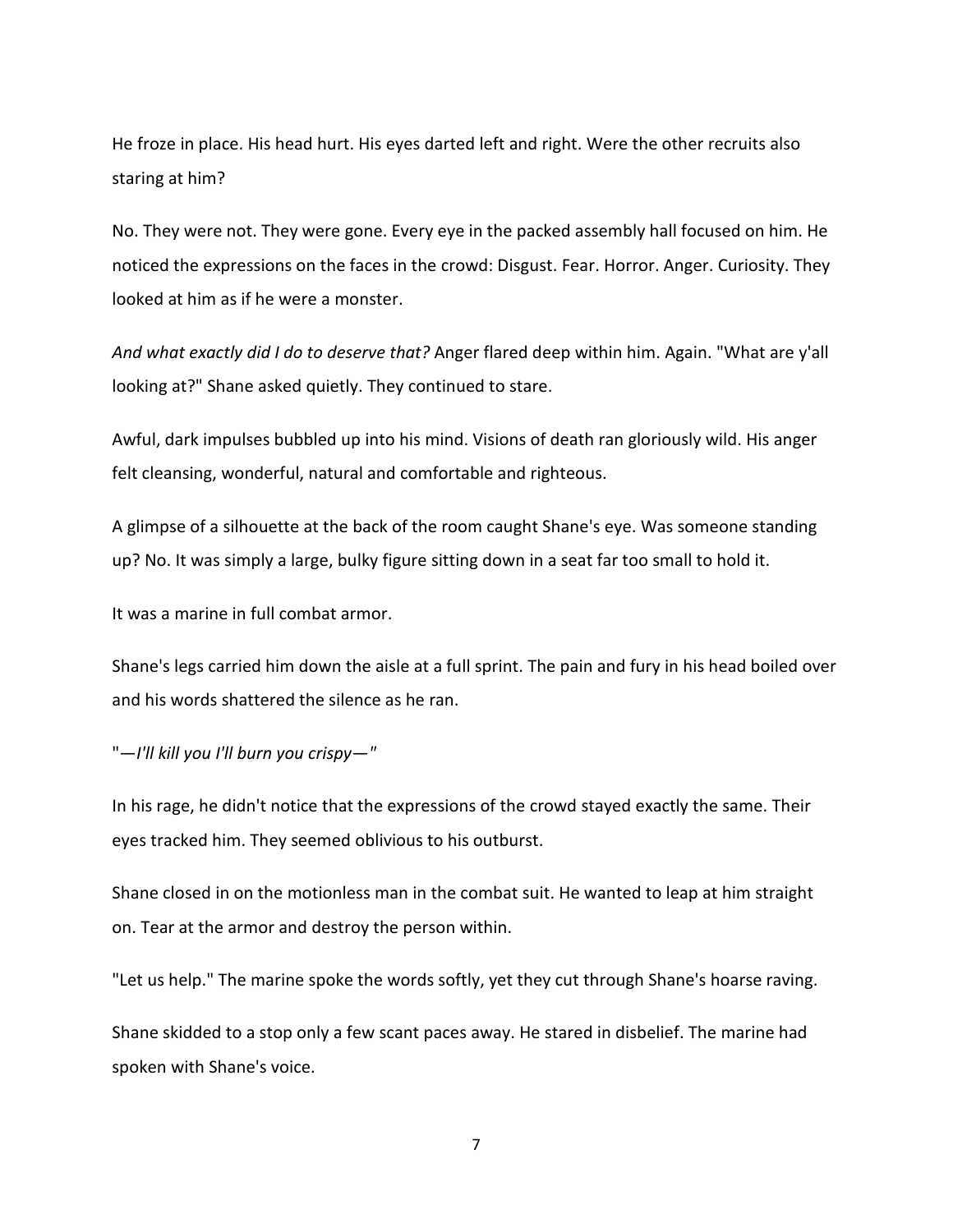The man in the armored suit hadn't moved. He continued to look down at the ground. "Let us help," he repeated.

Shane didn't know how to respond. The phrase meant nothing to him. *Help with what?* "Who are you?"

The marine raised his head, regarding Shane through the combat suit's transparent faceplate. He didn't answer. He didn't need to. Shane saw his own face, scarred by war, looking back at him.

Some horrible truth crawled just out of Shane's understanding. He knew the answer, but something kept it from surfacing. Something had corralled it away from his mind's eye. The silent crowd continued to look at him. Just him. All eyes on Shane. The pain in his head grew.

"This is a dream," Shane said. Snippets he had heard from an old vid with stuffy doctors talking about dreams floated into his mind. "You're the junk in my brain that I don't talk about. My subconscious, right?"

The marine shook his head. "We are not you," he said, "yet."

"We?" Shane's voice was calm. His emotions were not. "Who is *we*?"

The marine raised an arm and pointed toward the windows on the east wall. Shane glanced over and saw nothing but daylight. He gave the marine a hard look before walking over to the windows. The eyes of the crowd followed him.

Shane stopped a couple paces from the east wall. "What am I looking for?"

"Us."

"What is that supposed to mean?"

No answer. Shane tamped down a fresh surge of fury and looked through the windows.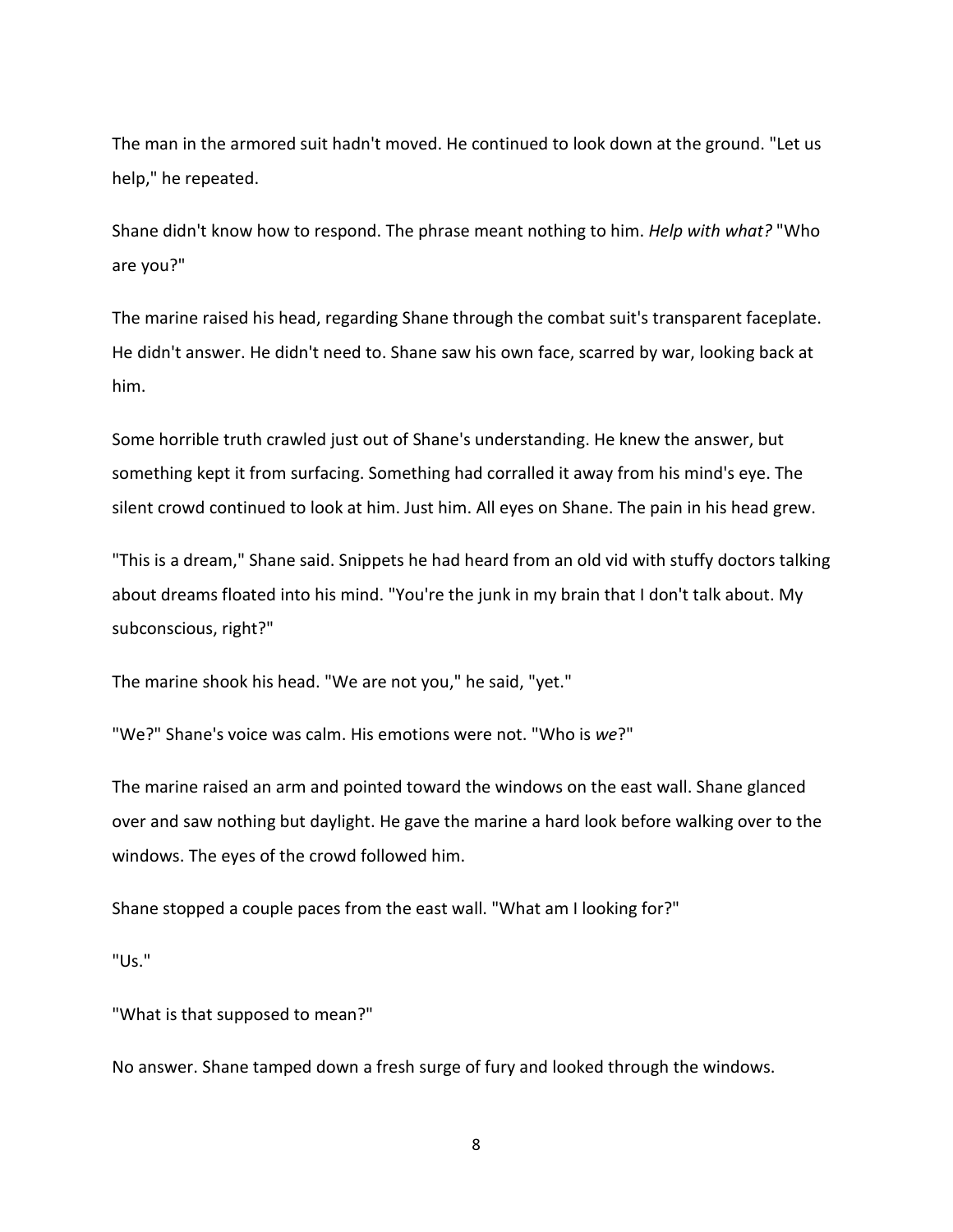Everything was a seething mass. More than everything. He had the impression that the actual terrain was flatlands, maybe meadows with a few scattered groves of trees, but he instead stared at writhing chaos, a wild landscape of organic, living hills and valleys.

Shane's entire body went slack. He swayed on his feet. Only sheer will kept him upright.

Small four-legged creatures scurried from place to place, weaving in and out of the paths of larger slithering organisms. Giant hulking beasts, dozens of meters tall, lumbered about. Heaving pyres of flesh waved like boneless arms, and towering peaks of pure living mass seemed to spawn even more creatures by the hundreds with each passing moment.

The sight stretched to the horizon and farther still. Shane could sense entire planets teeming with the creatures. More sailed through the cosmos, seeking new homes. The scale boggled the mind, soared past what he could imagine, but his consciousness perceived yet even more billions of the creatures, all working in terrible harmony.

This was the zerg. All of the zerg. The Swarm itself. They were letting him see it. They were *making* him see it.

*Who is* we*?* Shane had asked. Here was his answer. They were legion.

Shane turned around. The assembly hall was empty again but for the marine in the combat suit. Shane didn't give the crowd's absence a second thought. He felt calm. Perfectly serene. He even smiled.

"None of this is real," Shane said. "This is a dream."

"No." The marine shook his head again. "We believe some of it is true."

"Which part? The part where a crowd vanishes into thin air? The part where a marine with my own face talks to me?" Shane's smile expanded into a sloppy grin.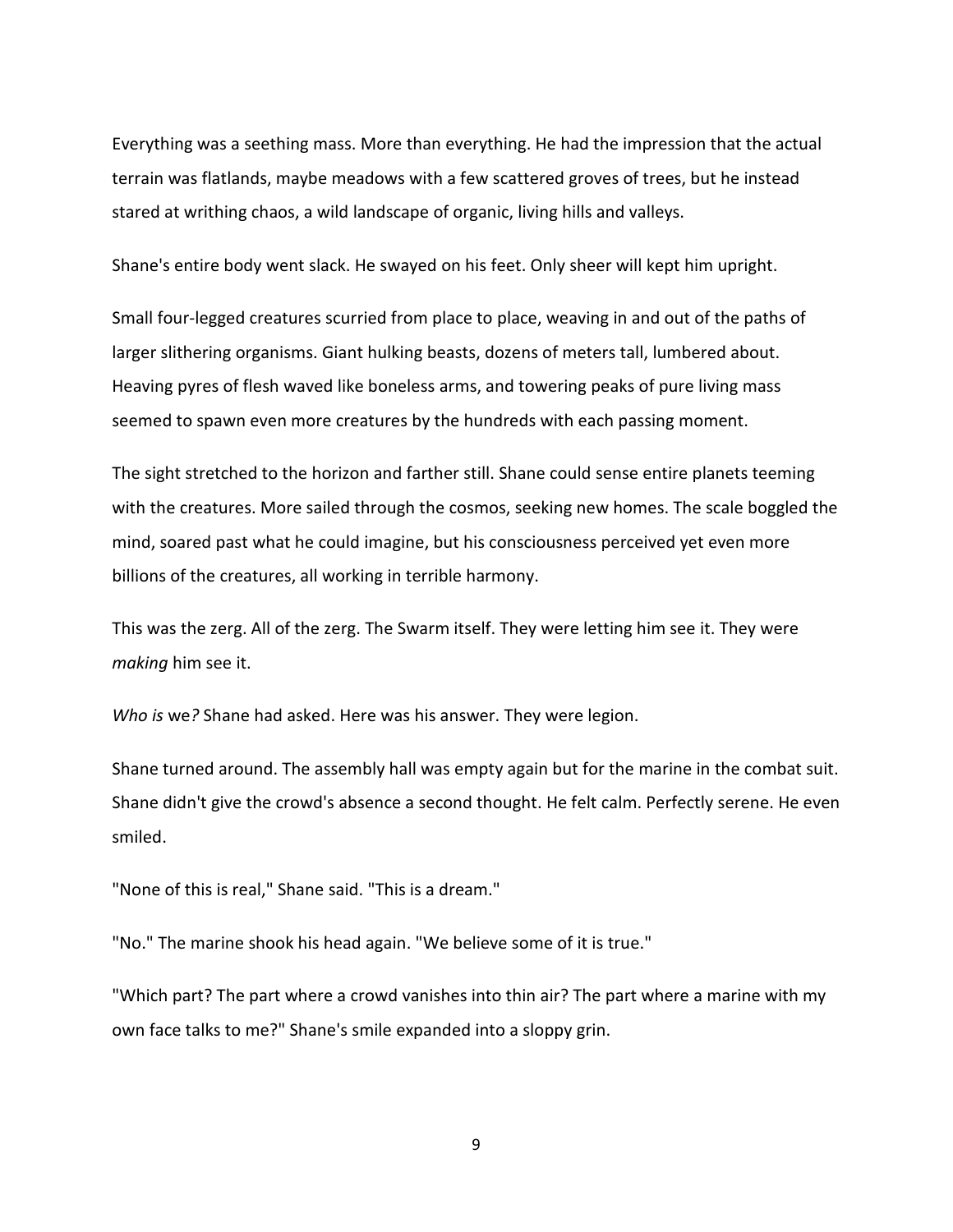"Do you recognize this place?" The marine gestured toward the front of the empty assembly hall.

"It's where I graduated," Shane said.

"From training," the other creature said.

"Yes."

"You're certain?"

Suddenly, Shane wasn't. "Yes," he lied. He looked around the room again. He *had* been here; he was sure of it; but the warm memories of pride and honor he had always associated with that day felt different, corrupted. Twisted.

Bile rose in Shane's throat as the faint shadow of another memory wafted into his mind. He could smell sweet smoke.

"This man, Mengsk," the marine hissed. "He spoke to you that day?"

"He… yes," Shane said. Had he? He remembered believing that Emperor Arcturus Mengsk had personally sworn him into service, but that was impossible, right? Maybe the speech had only been broadcast via holovid, or maybe it had been sent as a prerecorded message. Shane couldn't quite remember.

"In person?"

"Hey," Shane said, angry. "How are you inside my dream? *Why are you asking me anything at all?*"

The pressure in his head pulsed along with his racing heartbeat. The pain was immense.

The marine didn't respond for a moment. "We told you this is not a dream."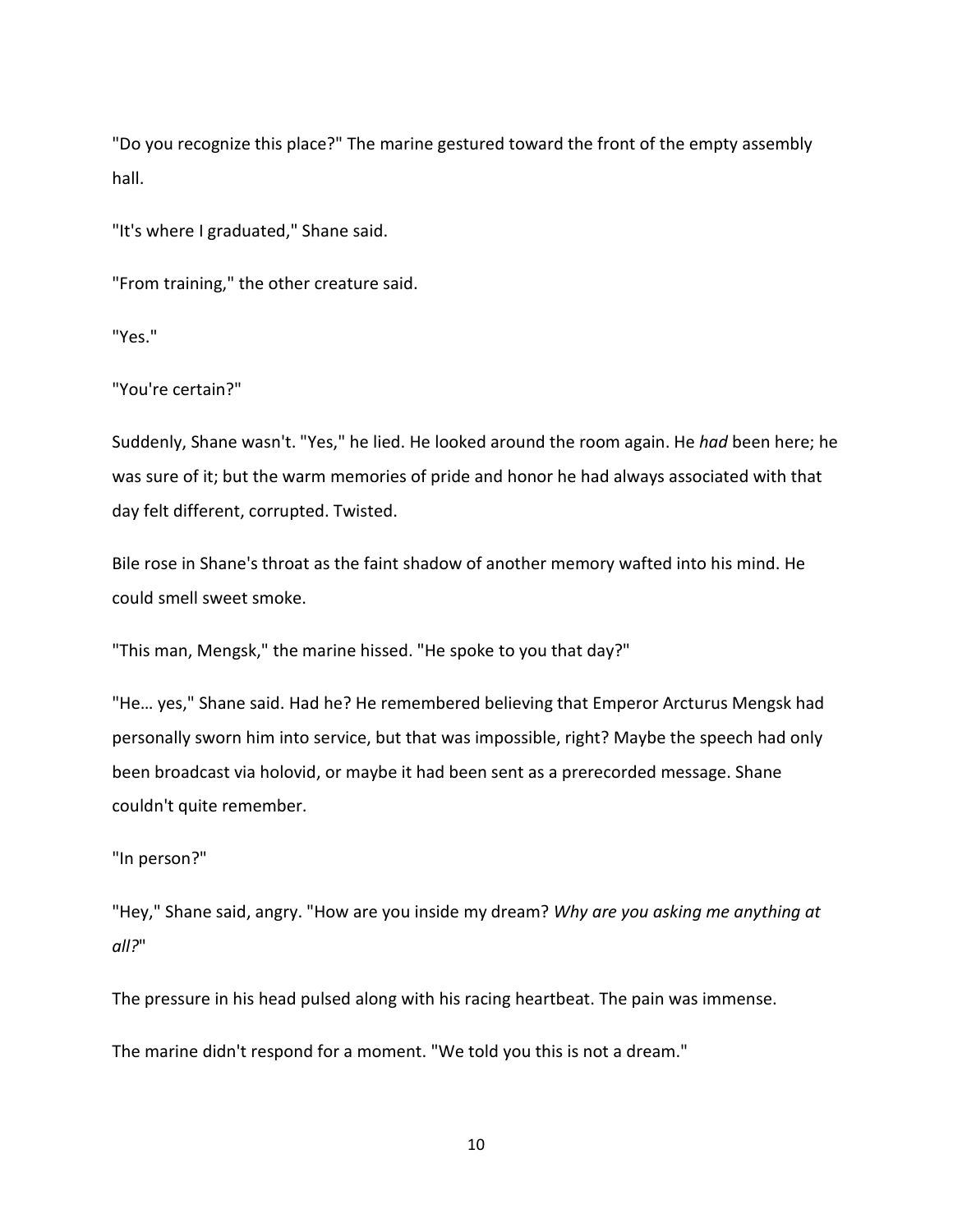*Enough of this.* Shane kicked one of the empty chairs as hard as he could, launching it into the air. It came crashing down several rows away, toppling more chairs with a deafening clatter. The sound was profoundly satisfying.

The kick hurt his foot. His toes throbbed in harmony with his head. How could Shane still be dreaming? Shouldn't physical pain force you straight awake?

Shane leveled his finger at the marine. "Let me out." Shane knew in his gut the armored figure was responsible for this. For all of it. "If this isn't completely real, then none of it is. That means this is a dream. Let me out."

"This is not a dream," said the other, older Shane. "This is a memory."

Silence reigned over the assembly hall for a long, long moment. "A memory?"

"Yes."

"A memory that changes?"

"Yes."

"*How can that be a memory?*"

"It is the memory you remember."

"*That* clears it right up." Despite his anger, Shane felt queasy. He was growing convinced that he—this twisted Geoff Shane with the expressionless eyes—was telling the truth as best as he knew how.

The headache was relentless. He felt as if his mind would soon burst at the seams. He lifted his fingers to his temples. The pain was blinding.

The marine slowly stood up. The floor creaked under the massive weight of his armored suit. "You remember Mengsk"—and he hissed on the name again—"speaking to you, do you not?"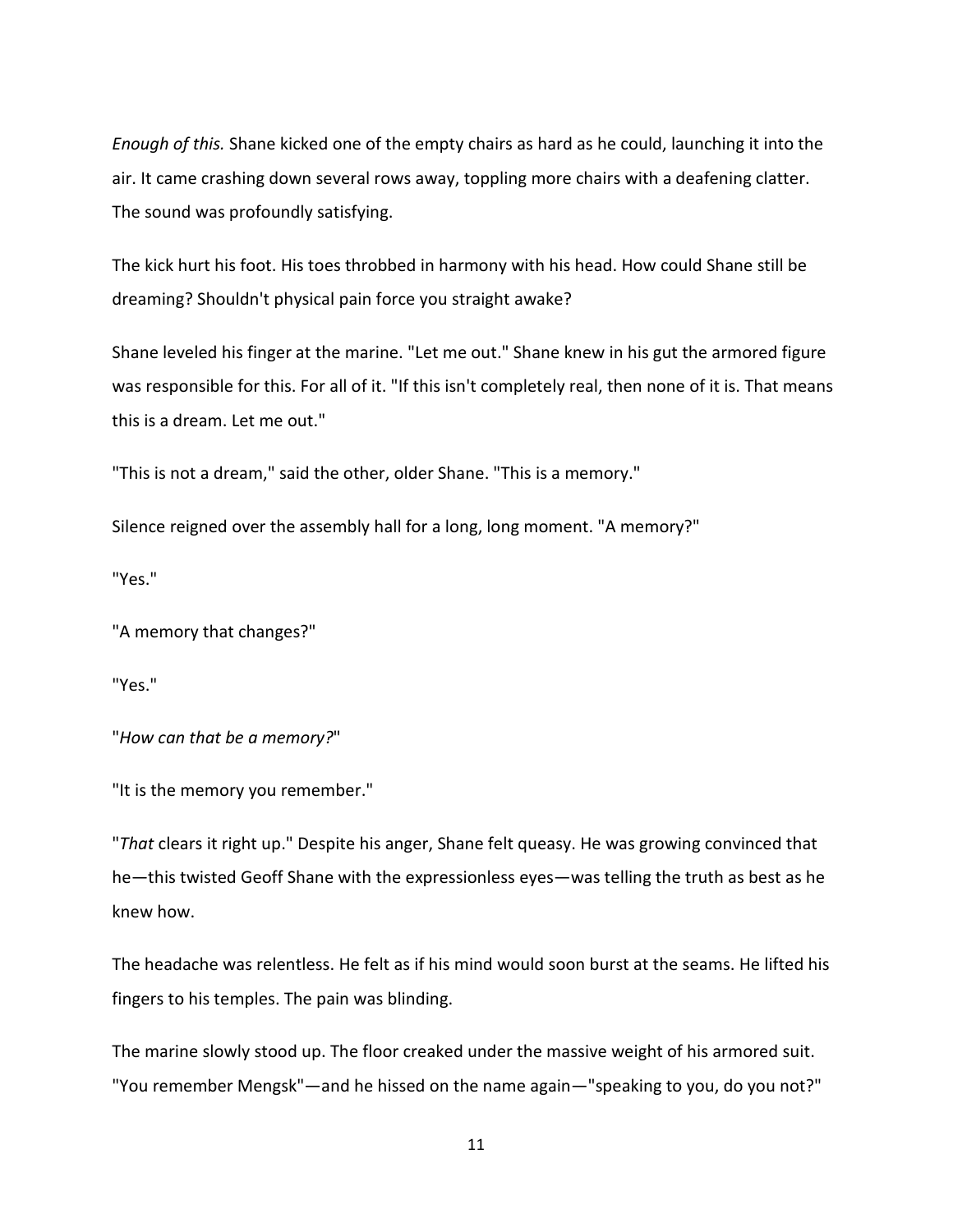"He wasn't there. Not in person," Shane said through gritted teeth. He was certain of it now.

"But you remembered it that way." It wasn't a question. Shane didn't answer. The marine drew himself fully upright, towering over Shane. "Did it actually happen?"

"Fine," Shane growled. His hands gripped the sides of his head. He fought to keep his eyes open against the pain. "It wasn't real. So what?"

"That memory is false. What else is false?"

The question was simple. It added only a feather's weight to Shane's agony. But it was enough.

He felt something tear open in his mind, just a bit. It was as if two hands were pulling apart thick canvas, with tiny rips opening up at the weakest points of the fabric. He shuddered, and reality seemed to tremble with him.

Shane could see little black spots floating around the assembly hall. Little windows into the deep void of madness. They were dancing around his vision, and when they collided, they joined together. Some of the tiny dots grew into gaping holes.

There was nowhere to run. The darkness would overwhelm him. *What else is false?* If the answer was *everything*, Shane knew he would be lost to insanity. He desperately concentrated on the opposite question: *What is true?*

The assembly hall. That was true. That was firm. That was the bedrock. Shane clung to it. The tearing sensation stopped. The pressure didn't slacken a bit, but it didn't increase. The holes hovered in place, quivering.

"We've seen this before with your kind," the armored Shane said, "often. You're right to be afraid. There's no coming back from… that." He waved toward one of the larger dark holes. It trembled like a mad dog at the end of its leash. It wanted to grow. It wanted to swallow Shane's mind. All of it.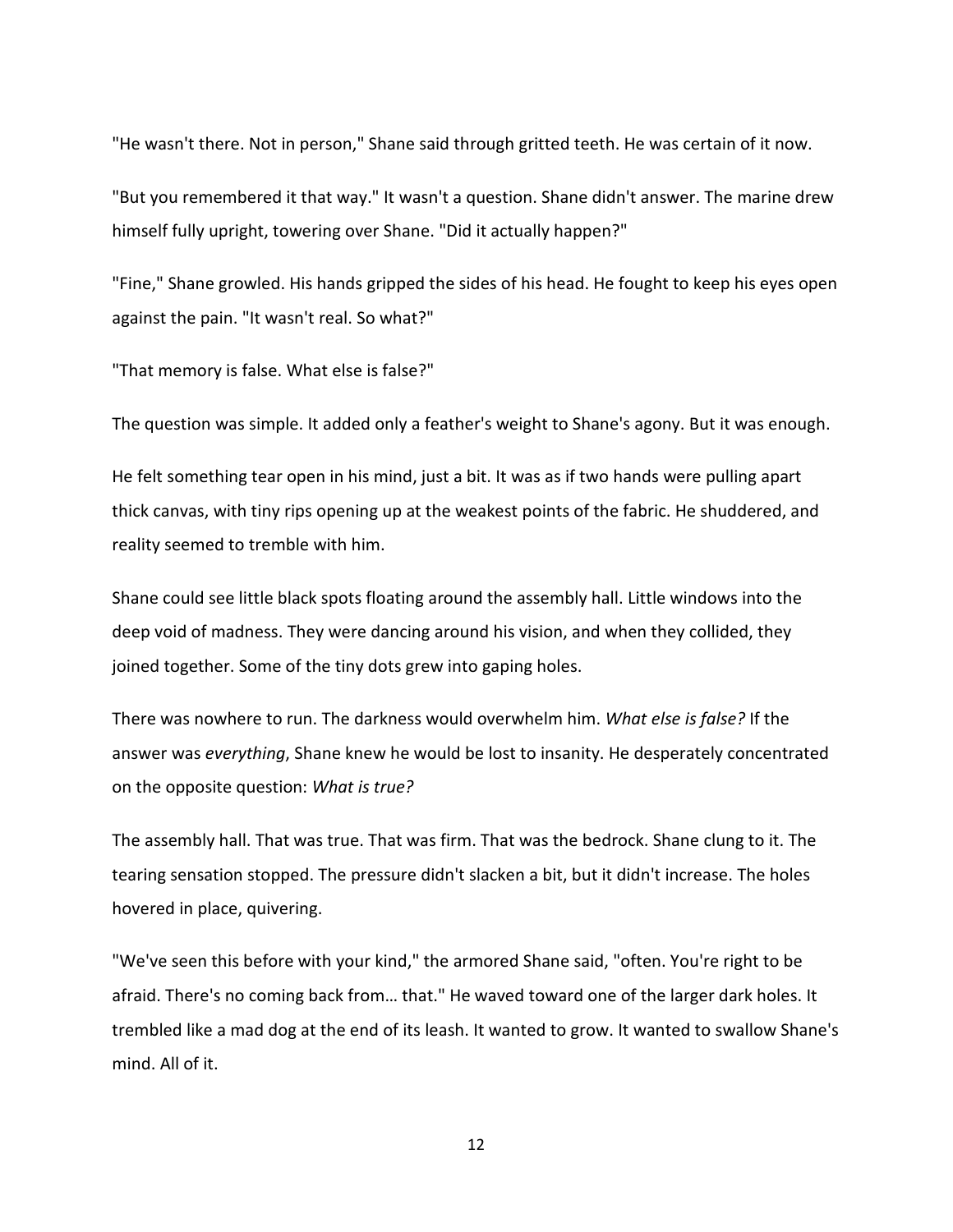*No coming back*. Shane believed it. There was something final down there. He could only muster a whisper. "How do I stop it?"

The answer came without hesitation. "Let us help."

Shane wanted to scream, *Do it. Help me!* The pressure ratcheted up a notch. The darkness shivered with anticipation.

# "How?"

"We will strip away the lies. But you must let us in."

Shane's eyes went wide. Us. We. *Them.* The zerg.

# *The Swarm.*

They were already touching his mind. The zerg were here, speaking to him with his own face. Something clicked. He could feel the connection between the marine standing before him and the masses of zerg outside the windows. They were one and the same.

"Bastard." The pain in his head worsened, but Shane didn't care. The holes in reality grew. "Get out of my head. Get OUT!" Shane focused and lashed out without thought, striking in a way he didn't understand. The armored marine disappeared instantly. The figure's eyes left a pair of burning purple shadows in Shane's vision. He looked out the windows and saw that the zerg had vanished as well.

The pressure, however, remained. It grew even worse by the moment. Shane now stood truly alone within the assembly hall.

He dropped to his knees, his fingers digging into his head. His fingernails tore grooves into his scalp, and warm blood trickled down his face.

*I'm going to die.*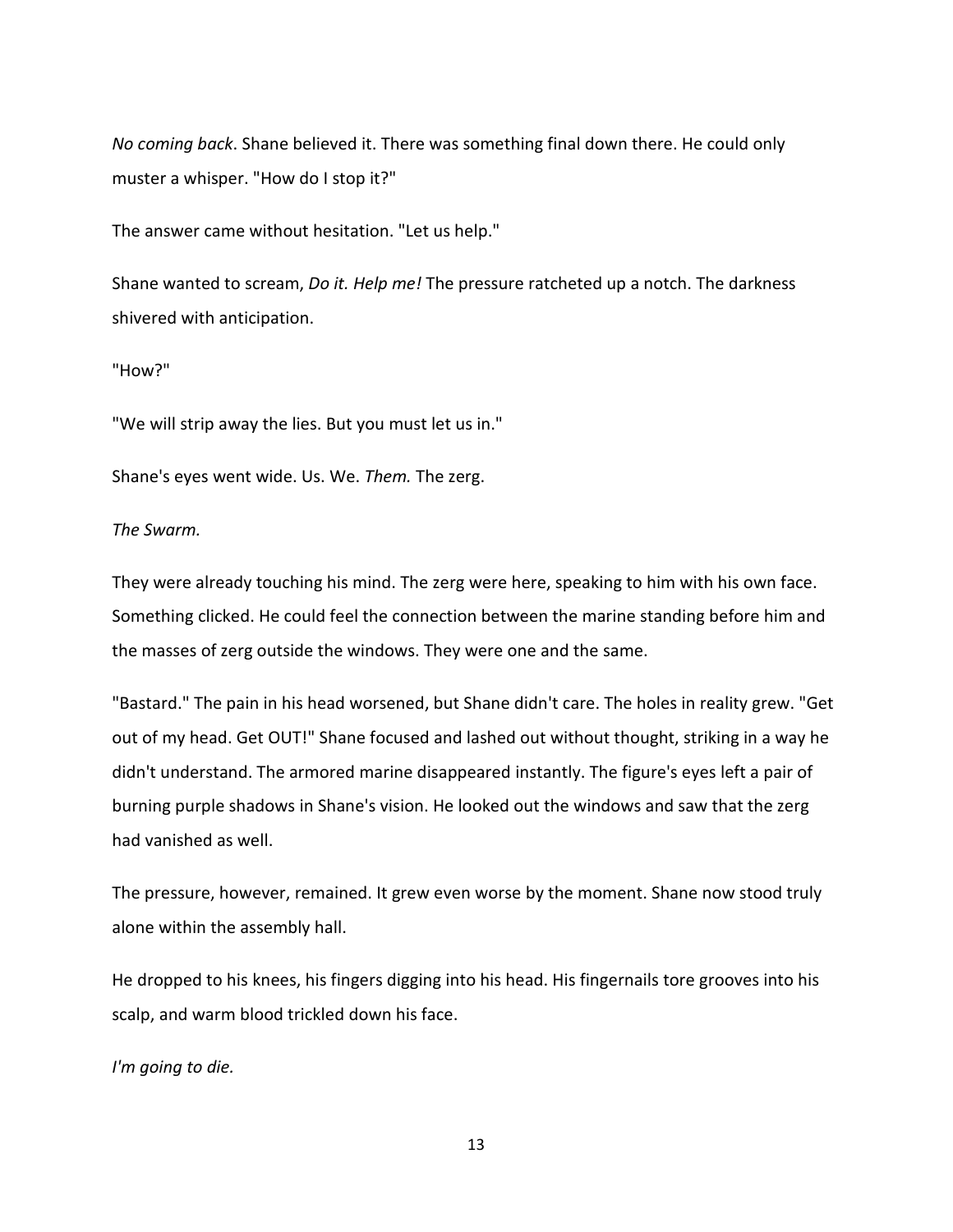A howling, squalling silence scratched at his eardrums. Shane screamed. His own voice sounded thin and distant to his ears. Some of the holes in reality stretched from floor to ceiling and beyond, still merging and doubling in size with each heartbeat. That final darkness threatened to overwhelm his vision.

Shane didn't doubt the pressure inside his head would tear his mind apart. He feared the alternative more. *I won't let them in. I won't.*

He held on, keeping his eyes wide open. In a few more moments, the assembly hall would unravel along with the remnants of his sanity. That would be the last thing he would ever see.

His thoughts spun, desperately searching for a way out. *The assembly hall is true.* He knew that. Everything else about his induction ceremony seemed foggy and insubstantial. He focused on the assembly hall. Only on the assembly hall. That would be his foundation.

The pressure burst free, turning into a roaring river, threatening to carry him into the darkness. Shane let everything else go and clung only to his bedrock. Madness yawned before him.

The current carved canyons in his mind. Shane held on as the chaos peeled something back, exposing a raw and primal and smooth surface.

Shane's memory of his induction ceremony shredded into tatters, and then mist, and then nothing at all.

Emperor Mengsk's speech was gone. The recruits were gone.

The pressure was gone. *The lies are gone.*

The assembly hall remained.

Shane blinked.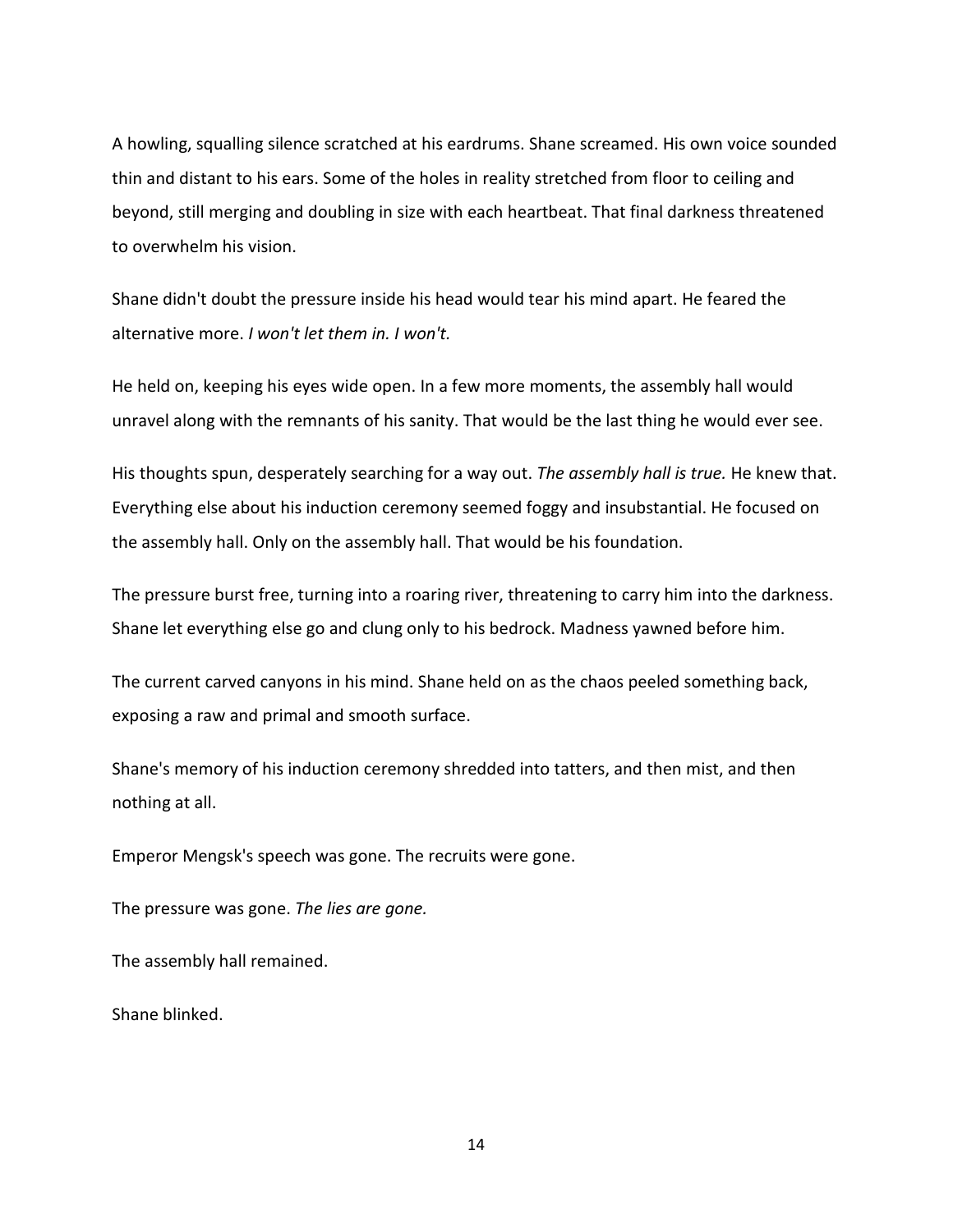"Herein passes the solemn judgment of the Dominion," said the judge, peering down from his bench. "On count one, premeditated murder: guilty. On count two, torture and sadistic actions leading to the death of the victim: guilty. On count three, arson leading to the death of the victim: guilty."

With each verdict, the murmurs of approval grew louder in the crowded assembly hall. The daylight that flooded through the ceiling-high windows on the east wall spotlighted the newly convicted criminal and the court officers who stood at his side, holding him upright before the judge.

Nineteen-year-old Geoff Shane, soon to be condemned inmate Geoff Shane, hardly paid attention as the judge continued to announce the guilty verdicts. Kidnapping: guilty. Defiling a victim of a violent crime: guilty.

Shane had laughed when his defense counselor had told him he would be charged with more than twenty different crimes. That many? For one junkie? "They need to fill a quota or something?" he had asked.

He scowled at the court officer on his left, who was gripping his elbow, putting constant pressure on Shane's shoulder.

Mutilation: guilty. Use of narcotics in service of an assault leading to the death of the victim: guilty.

"I'll kill you," Shane whispered to the officer. "I'll burn you crispy. You like that?"

The officer merely looked back and increased the pressure on Shane's shoulder, not exactly trembling from fear. Shane felt his old familiar temper flare up. A red mist settled over his vision. He imagined how the pig would scream while burning alive.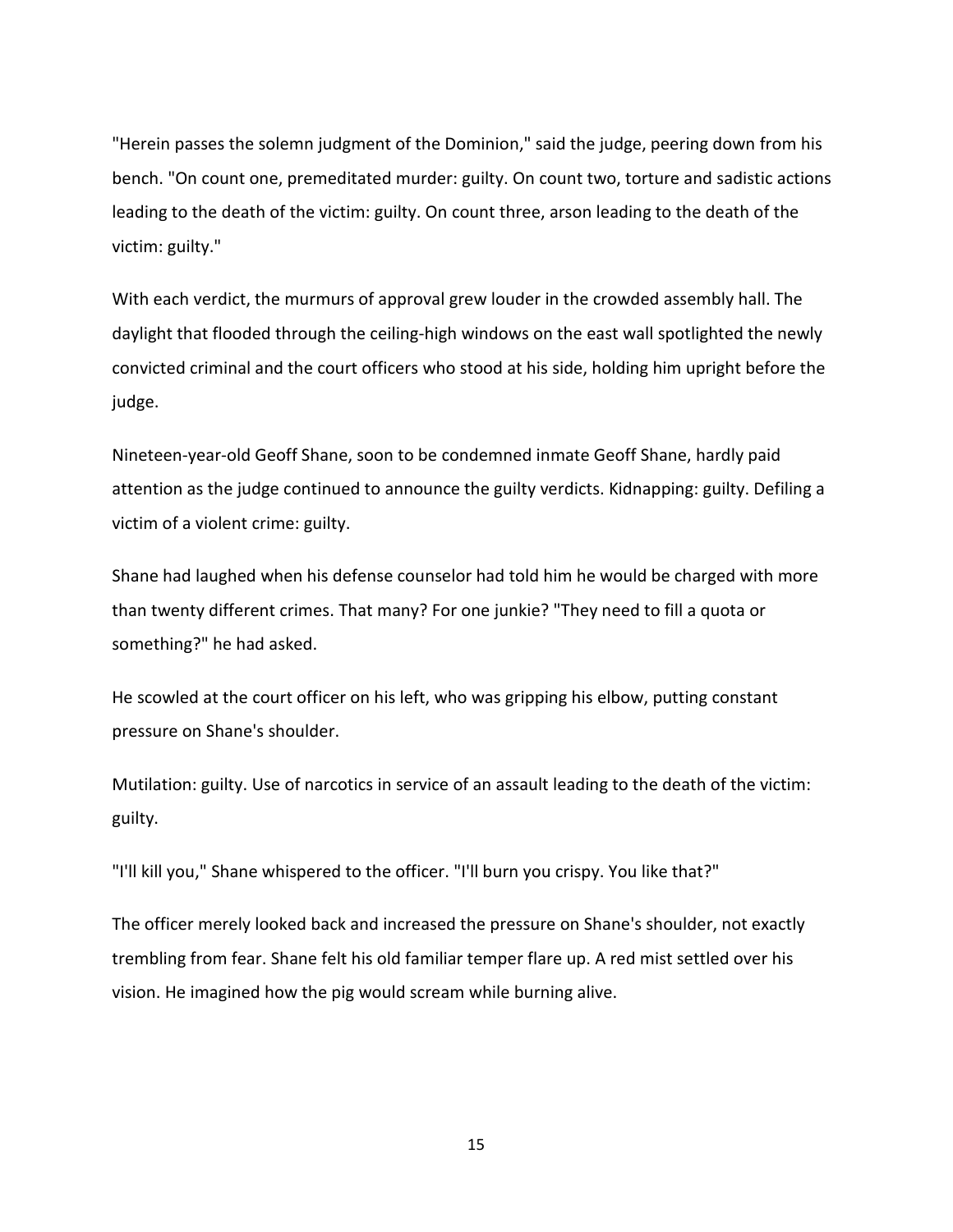Shane could feel the eyes of the crowd on him, staring and judging. *Like they ain't never done nothing wrong.* "What are y'all looking at?!" Shane shouted, and was rewarded with an openhanded blow to the side of his head from the officer on his right. Shane snarled at him.

"The defendant will remain silent," the judge said. "On count sixteen, arson with the intent of destroying evidence of a heinous crime: guilty."

In the back of Shane's mind, far from his smirking exterior and growing uneasiness over the long list of convictions, a tiny spark of his consciousness watched the unfolding proceedings with pure horror.

# *This can't be true. This can't be what really happened.*

As the judge rattled off more guilty verdicts, that same small part of Shane's mind tried to deny it all, tried to damn it as another lie or false memory. It wasn't. This was his bedrock. This was the unvarnished truth he had clung to.

Free from the lies, a word finally returned to the surface: *resocialization.* The Dominion had hid his crimes from him and replaced them with strong, positive memories, layer by layer. Even the very concept of resocialization, the word itself, had been locked up and buried until the scouring of his mind had unearthed it along with all the rest.

He could see how the lies had been fashioned onto his own memories, anchored to something firm and real. Instead of having sentence passed on him for murder, he had stood in front of the Dominion's supreme leader and been sworn into the Marines. Instead of facing the disdain of a vengeful crowd, he had pledged himself in service and been applauded. The pretty fiction had been carefully molded until almost nothing remained of the truth.

Shane desperately wanted to believe this trial, too, was a lie. His trial—no, his *conviction*; the trial was done and over—had the same sense of weight and truth of his bedrock. This was all real.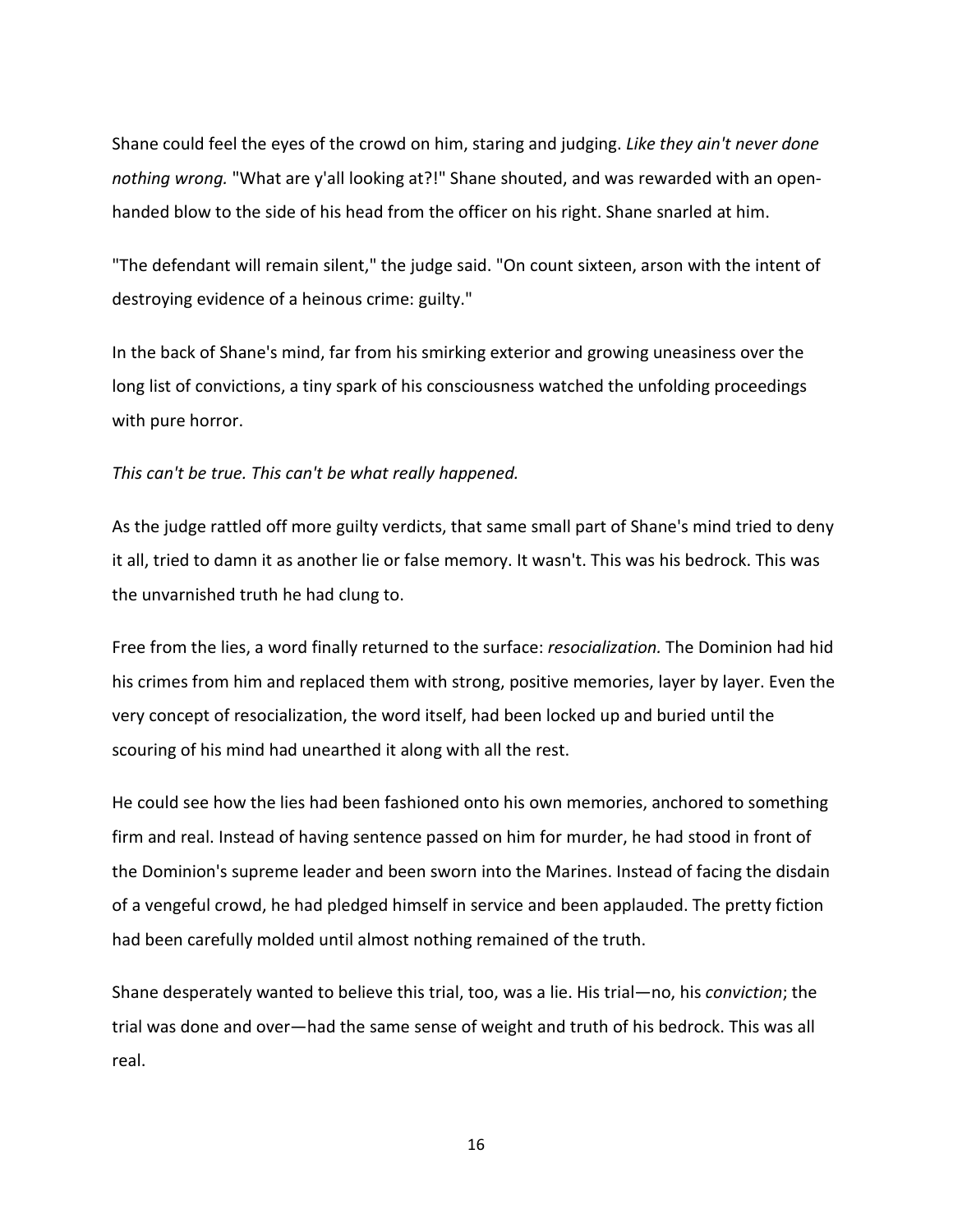The lies were gone. Stripped away.

*Stripped away by the zerg*. Warning bells sounded in the aware part of his mind.

The judge finally finished reading the verdicts: guilty on all 23 counts. He asked Shane if he had anything to say that might mitigate the heinous nature of his crimes, but the nineteen-year-old grinned sloppily and spat and shouted curses at the top of his lungs until the court officers wrestled him to the ground and clamped a metal device to his jaw, pinning his mouth shut.

That only enraged Shane further. As his garbled vulgarities continued to rise from the courtroom floor, the judge passed sentence, delivering the punishment the crowd had hoped for: death.

Spontaneous applause broke out. The bailiff called for order. The officers dragged the condemned inmate Geoff Shane out of the assembly hall, off to a swift execution. No appeals would be granted. His sentence would be carried out by sunset.

Shane knew what was coming. The aware part of his mind cried out for the memory to stop. He didn't want to experience this again. *No more.*

They dragged him from the transport. They carried him into a featureless building. They pulled him onto a secure lift that traveled well belowground.

### *No more, please.*

They forced him into a whitewashed room, still manacled. They left him there for hours, ignoring his curses and threats and screams and growing panic about his imminent walk to the execution chamber.

The aware part of his mind knew that he would not be executed. He knew the Dominion had use for him. He knew that soon the military grunts would come and drag him into the dark room with the Dominion insignias. They would shove him into one of those awful, awful tubes. And then the pain would begin, and his memories would change.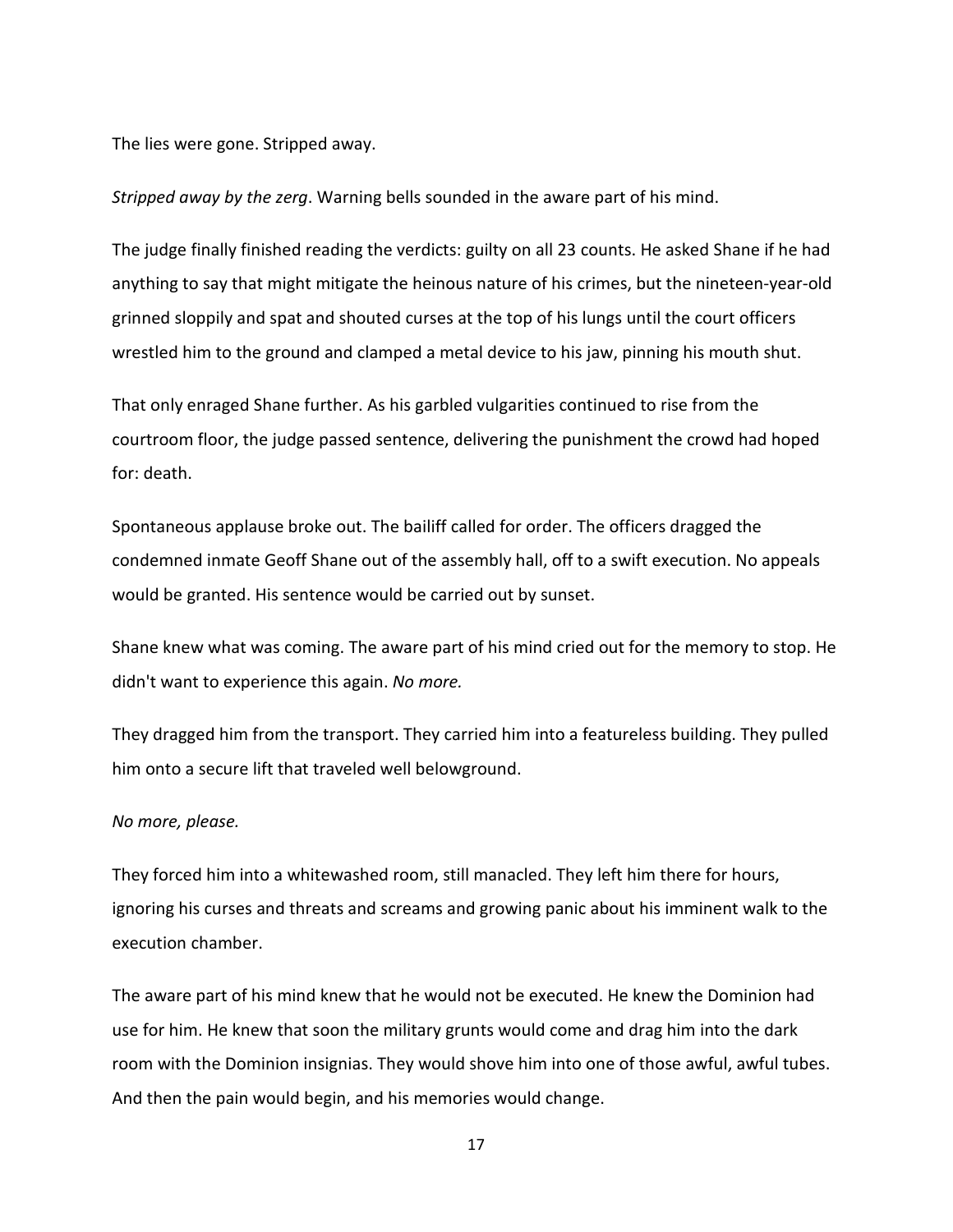That would be his true graduation. His true induction into the Dominion's service. He cried out in his mind for help. Any help.

Soon, it came.

A marine wearing a fully armored combat suit stood in the whitewashed room with him, regarding Shane with emotionless eyes. The light was funny. His eyes seemed to glow.

The two Shanes stared at each other for a long time in silence.

"Let us help," said the marine with Geoff Shane's face.

"Who are you?" Shane said, voice cracking.

"We are what you could be."

Shane remembered the view outside the assembly hall windows. He remembered the unending fields of zerg. "How? How could I end up like you?"

"Ask."

"No."

"Let us help," the marine repeated.

"I don't need that kind of help," Shane said.

"You do. We've seen pain like yours before in your kind," the marine said, "often. Your leaders seem to prefer it."

Shane felt helpless. His crimes had been laid bare before an inhuman perspective, and they had been described as *pain*. "What I did can't be forgiven."

"We accept."

The statement caught Shane off guard. "What?"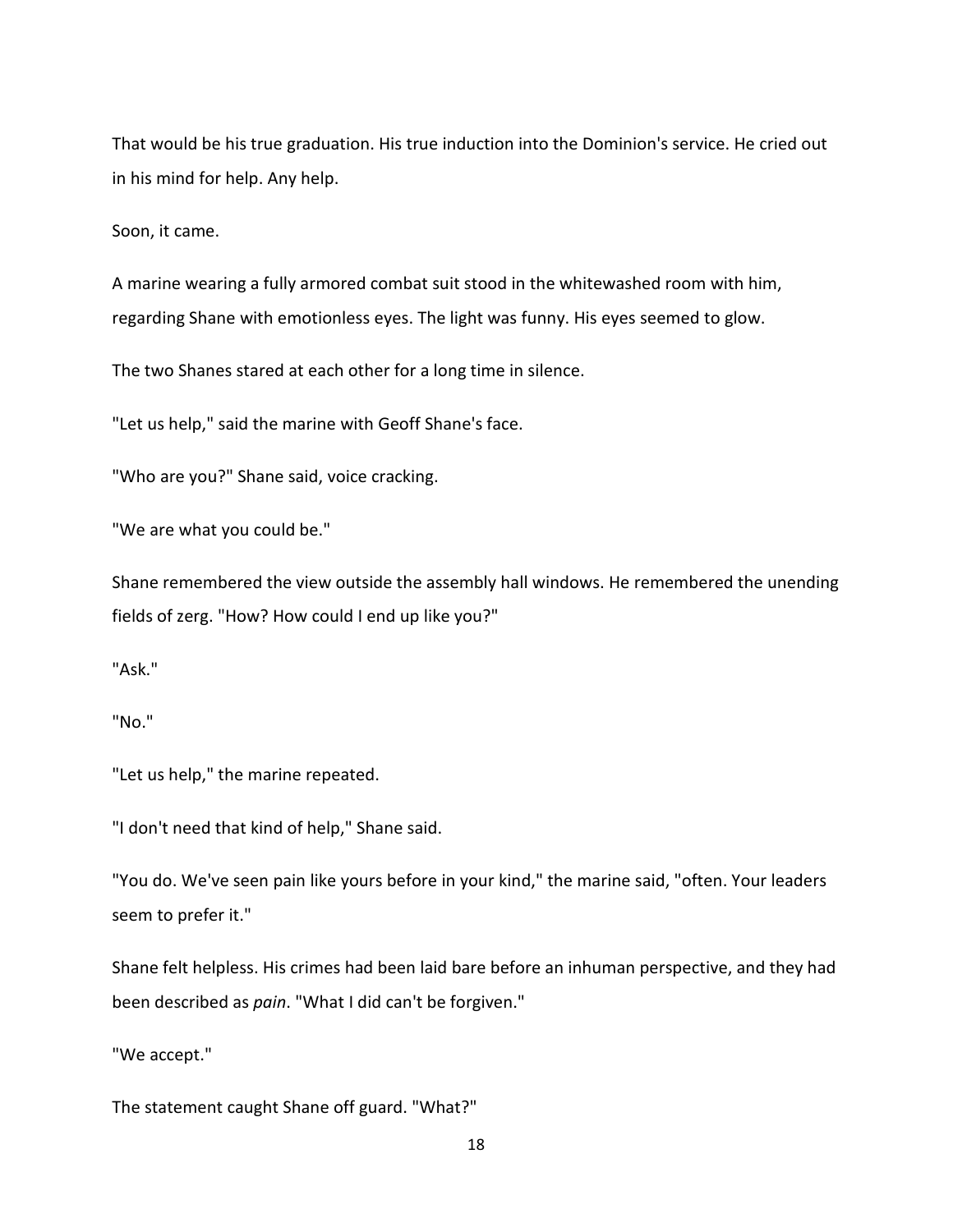"We accept."

"You *want* people like me?" That sounded like a good reason to refuse.

"We accept, just as they did."

Shane spat. His manacled hands jerked uselessly. "The Dominion didn't accept me. They changed me."

"Yes."

Shane could hear the two meanings in the word: *yes,* the Dominion changed you, and *yes,* they accepted you.

Shane squeezed his eyes shut. Another concept locked away under his resocialization surfaced. He remembered deformed marines lumbering alongside the zerg, with guns and tentacles and absolutely no remaining humanity. Enslaved.

Infested.

Fresh terror flooded his stomach. Shane—Private First Class Geoff Shane—had seen them with his own eyes. He had fought them. He had watched with envy as firebats had burned them to a crisp. The infested had been nothing to fear. They were simply zerg. Targets for the Dominion's ordnance. Resocialization hadn't allowed him to think of them as anything else.

PFC Shane had taken on the infested in more battles than he cared to remember. PFC Shane had won.

He saw no reason to switch sides.

"We accept," the marine repeated.

"You didn't accept them; you killed them," PFC Shane said.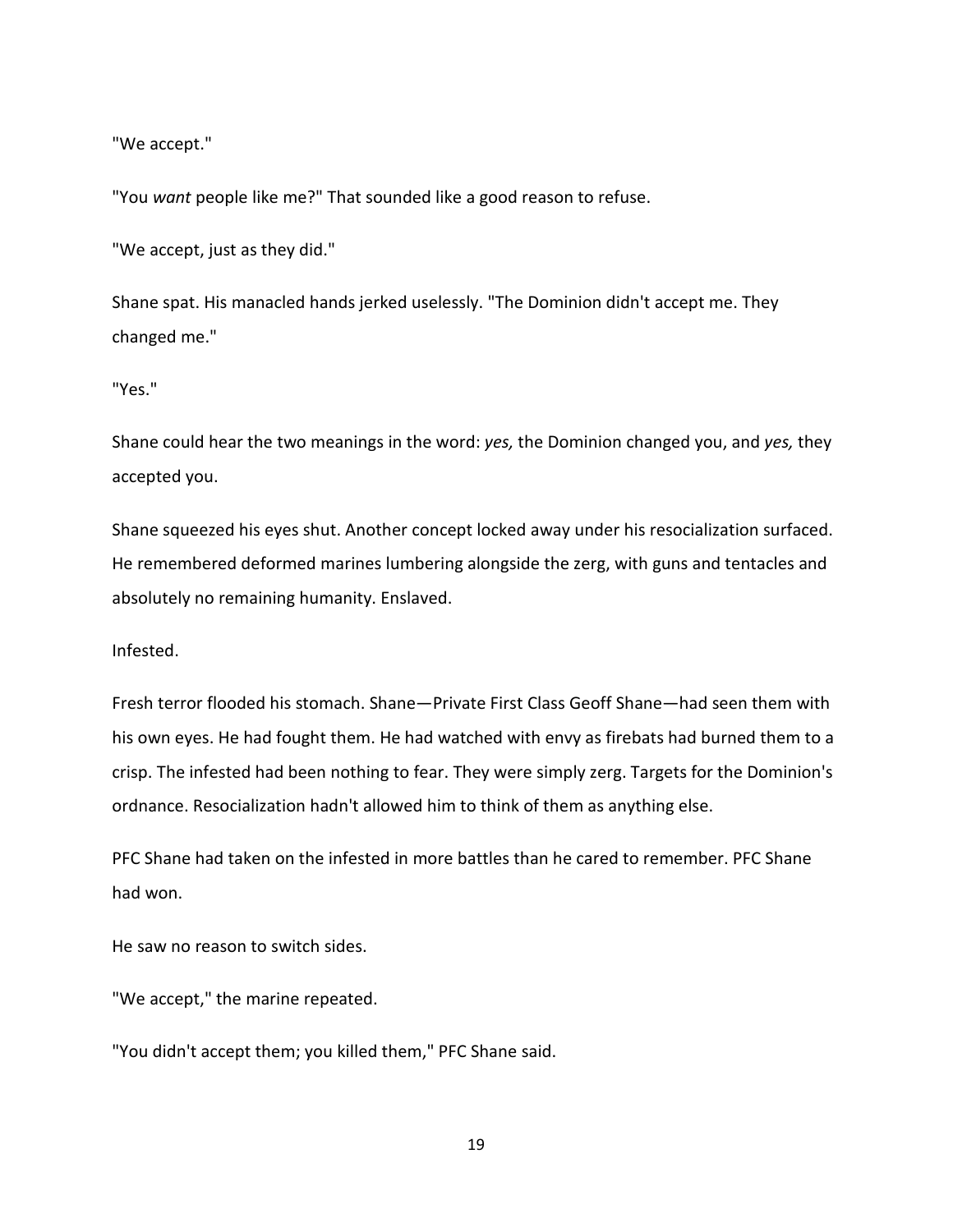"*You* killed them," the marine said. They meant it literally. PFC Shane had personally gunned down many of the abominations.

"They were dead before I ever saw them."

"No."

"You turned them into… you," Shane said.

"Yes. We accept," they said.

"Bastards. You…" Shane stopped talking. His earlier words echoed in his head. *They turned them.* "They didn't switch sides. They didn't choose. You captured them and changed them." His stomach roiled.

"They chose."

Shane barely heard the marine. His mind had finally made the connection. "So you must have captured me, too," he said. His voice trembled only a bit.

The zerg marine with PFC Shane's face didn't respond.

"Where am I right now?" Shane asked. No response. "Have I been captured? Wake me up. Let me see."

"No."

*I* have *been captured.* Shane kept himself calm. The infested humans he had seen were deformed. Unrecognizable as humans but for two arms and two legs. The zerg were somehow keeping his mind underwater, trapped in his memories while they did god knows what to his body.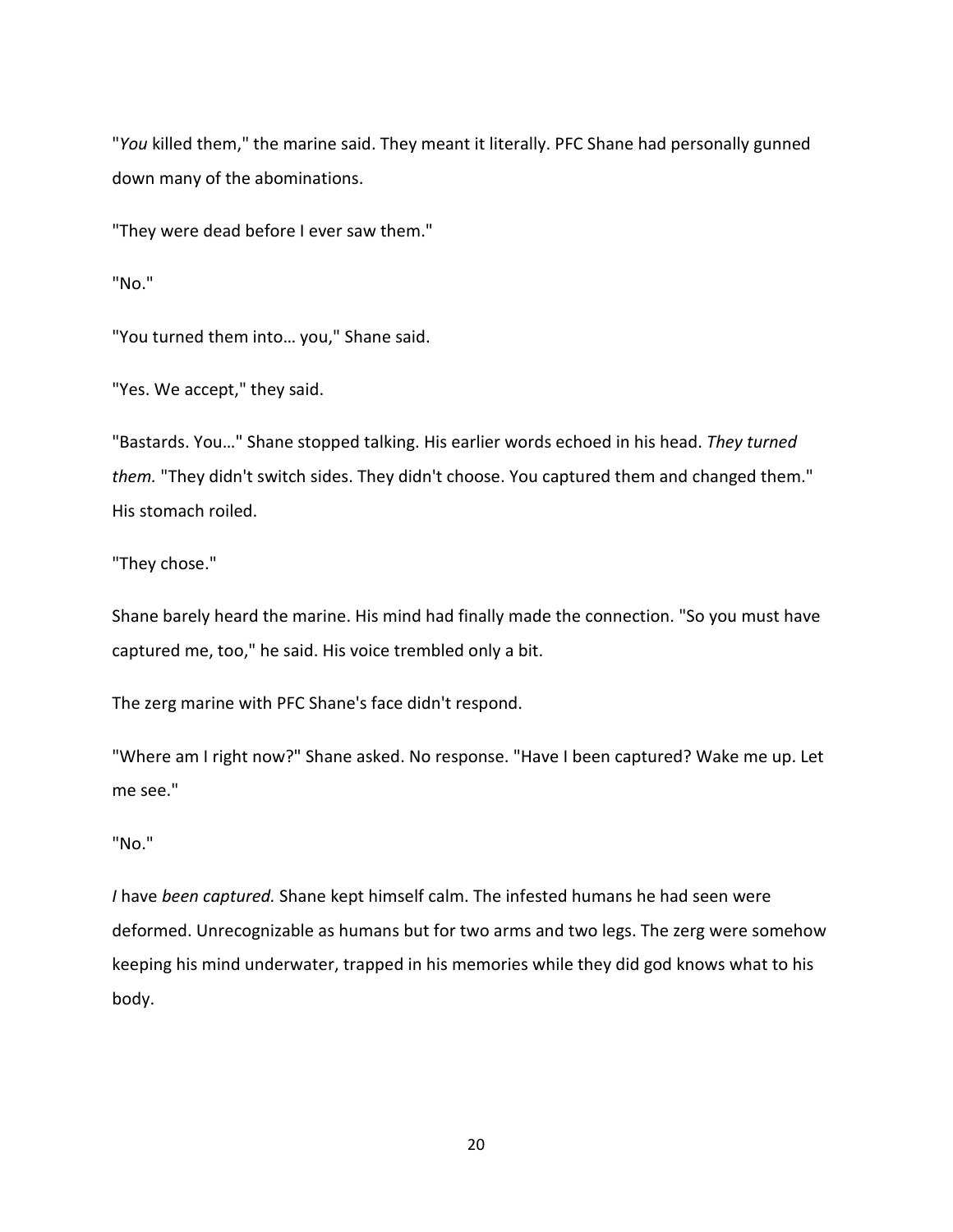He might already be one of them. *But maybe not.* Shane clung to that thought. It might not be too late. He needed to escape. If they kept him buried in memories, asleep, escape would be impossible. He needed to convince them to wake him up. "Let me see," Shane said.

"No."

"Yes."

"Not until you let us help."

"No," said Shane.

The marine stood silent for a moment, and then that familiar pressure returned to Shane's mind. There was only the faintest hint of a headache, nothing like the sheer agony of before. The pressure seemed to lurch and twist, unable to find a grip, sliding over his mind with numb fingers.

Shane smiled. That was nothing. He could handle that forever. "Uh oh. That's not working anymore, is it? How strange. It kind of feels like you don't have anything left to hurt me with."

The marine didn't answer, and Shane grinned broadly. "Can't hook into my brain without a little ragged resocialization to work with? You can keep me down here, but you can't tear me apart again, can you?"

"Let us help," the zerg marine said.

"You dumb bastards. That line don't work no more. Is this how you break marines? Push 'em to the edge of insanity and wait for them to panic?" Shane stared down his doppelganger. "I bet all that pain of scraping away resocialization works as a pretty good motivator. And then you're right there waiting, offering a hand in friendship. 'Let us help.' Go to hell."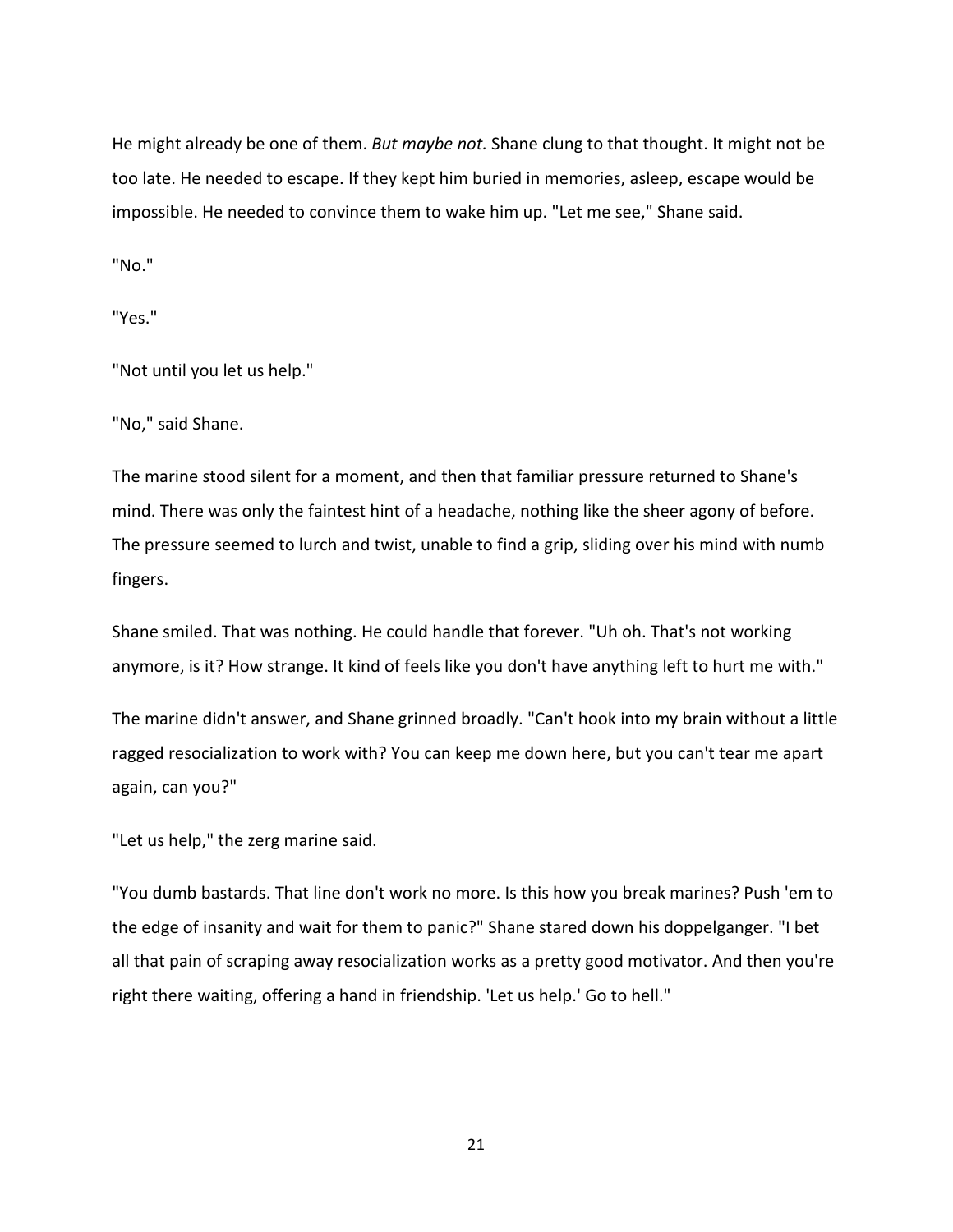The marine kept silent. That was fine with Shane. He was just warming up. "You almost ripped my brain apart. You almost killed me, but I threw you out and rode the whirlwind myself." Sarcasm crept in. "Is that unusual? Does that make me special?"

The marine finally responded. "No. Others proceed that way."

"Need our cooperation, right? Can't just squash us flat? It does too much damage, doesn't it? You need me to *let you in*." Shane laughed. It felt good. *Finally, an advantage.* "Guess what? I won't cooperate down here. Ever. You lost your chance and now you can't pin me down. Kill me, or let me wake up and then we can talk. I don't care either way."

The marine looked down at the floor. He—*they*—seemed to be thinking. A long moment passed. Then the marine's glowing gaze rose again to meet Shane's.

"There is no escape. We could force you if we wanted."

"If you could've, you would've," Shane said.

"We still could." The inhuman eyes bored into his, and Shane heard the marine's voice, his own voice, turn alien and cold. All pretense of humanity evaporated. "But we don't need to," they said. "You may stay as long as you wish."

The marine vanished. Shane was all alone in the whitewashed room.

He remained there for hours. The zerg presence never returned. The Dominion officers came for him and dragged the kicking and screaming Shane to the resocialization tanks.

The scientists had gone to work with boredom.

The transparent tube door had closed over him and Shane had screamed as the pain finally began, but neither the officers nor the scientists had taken notice. He was a murderer and worse. Pure scum.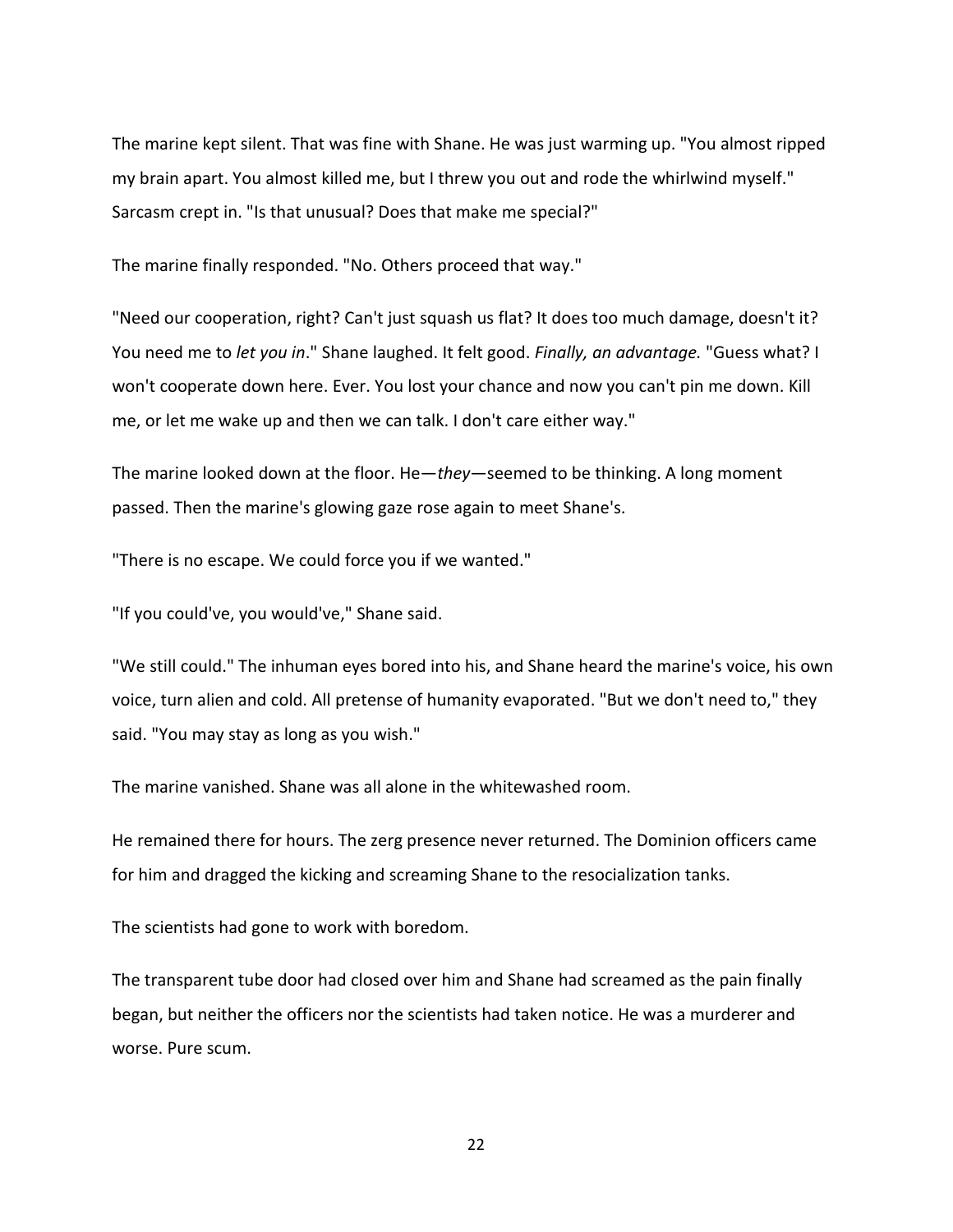Agony pulsed through his head. Memories rose to his mind's eye unbidden and shuffled away just as fast.

Shane hadn't been able to control it. He hadn't understood what was happening. His life had marched past as he had thrashed and cursed.

*Now* he understood. The scientists had inspected his memories. Catalogued them. Found the ones that hurt the most. They had made him relive them all. Only later had they changed them.

He blinked. They had started at the beginning, and it began with pain.

Eight-year-old Geoff Shane had fallen backward and landed on his back, dazed and bleeding from the nose.

His father had been yelling, demanding an apology, fist still clenched. Geoff had apologized over and over, something about a chair he had accidentally broken. His head throbbed from the pain.

PFC Shane wasn't merely remembering it; he was reliving it. His thoughts swam. His tongue felt thick and numb. Some of his teeth wiggled loose on the left side of his jaw. He could smell the poisonously sharp stench of whiskey on his father's breath. He heard his younger self mumble yet another apology and felt the slap he received in return.

His father had wanted a more sincere apology. "Tell her you're sorry like you mean it," he had said.

*Don't laugh,* PFC Shane wailed. The boy couldn't hear him. In his daze, eight-year-old Geoff had laughed, unafraid. "Mom's dead and she would have hated that chair," the boy had giggled.

His father's fist had whistled through the air, and the memories grew fuzzy for a time. PFC Shane heard two of Geoff's ribs cracking and felt more pain in his head. When the boy had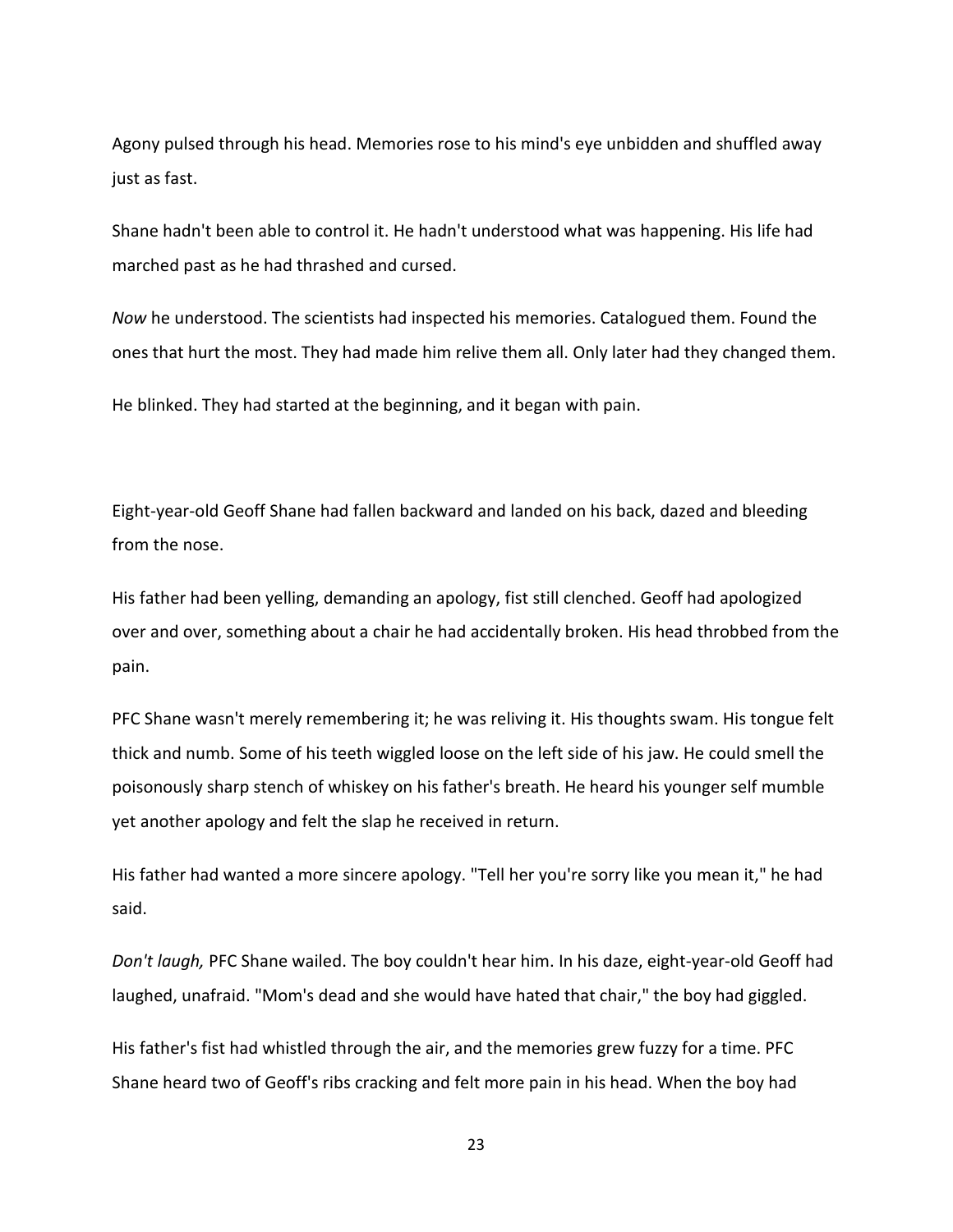finally woken up, his thoughts had been out of order. Fear had retreated far into the distance, but anger and pain had throbbed in its place. His heartbeat had pounded in his ears. Sweat had beaded on his forehead.

His head had felt as if it would burst at the seams.

His father had been asleep. Or passed out. It didn't matter. Geoff had stood in the bedroom doorway and watched his father's chest rise and fall for a while. He had thought about grabbing a knife from the kitchen or finding his father's "Koprulu Special" revolver with the chrome siding.

A belch had escaped his father's mouth. The smell of alcohol had wafted through the room.

The eight-year-old boy had walked unsteadily out to the kitchen and noticed for the first time the mostly empty bottle of strong hooch on the table. He had sniffed the dark amber liquid. He had thought about it. PFC Shane remained silent and numb.

When Geoff had made his decision, he had walked back to his father's bedroom and dumped the remainder of the bottle onto the sleeping man's chest.

*No.* PFC Shane tried to escape to another memory. Anything else. He even tried running back to his resocialization. To his conviction. He would have gladly welcomed that pain. It didn't work. They were going to make him relive every awful moment.

His father had snorted and licked his lips as the alcohol had splattered over his body, but he hadn't woken up. Geoff had found his father's lighter next to his cheap Umojan cigars and flicked it. He had held the dancing orange flame over his father and stared. Then he had dropped it.

Geoff had been surprised at how slowly the flames had grown. He had been equally surprised that his father had never woken up. Smoke had filled the room, and the smell of burning fabric and flesh had made Geoff retch. He had stumbled outdoors and watched as the flames had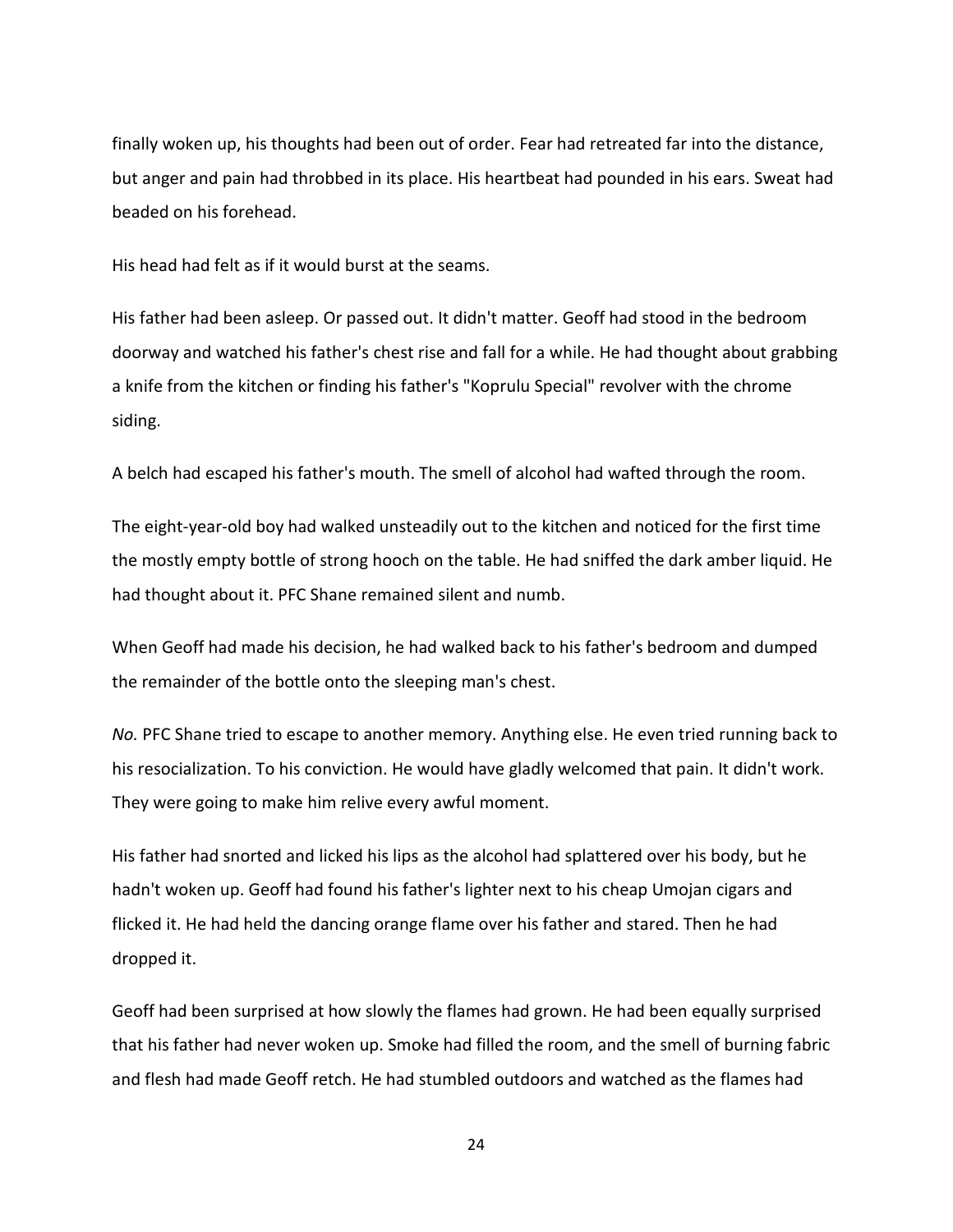spread through the home, and had remembered far, far too late that his three-month-old sister had still been sleeping in her bedroom.

He never tried to save her. He had sat silently with his head in his hands and peeked out between his fingers, watching the flames twist.

Shane blinked. He was back in the resocialization tank, screaming in pain, and then reality fell away from him again.

# *Please stop.*

His memories hopped forward a decade. Eighteen-year-old Geoff Shane had lured a young girl to his dump-house apartment with promises of free snoke. The girl had been strung out. She hadn't needed much convincing, and she had nodded off after a few minutes, her eyes darting around underneath her eyelids in some drug-fueled dream. It was what Shane had been waiting for.

PFC Shane wasn't merely remembering it; he was reliving it. Shane's anticipation was his anticipation. Shane's pleasure was his pleasure. It was more horrific than he could have ever imagined.

*No more.* PFC Shane knew what was coming. He tried to turn away. He tried to stop watching. He called out in his mind for help. None of it worked. He couldn't blink unless eighteen-year-old Shane blinked. He couldn't turn away unless Shane did.

"Let us help," PFC Shane heard a voice say.

Shane had watched her chest rise and fall for a long time. He had lifted one of her eyelids and stared into the dilated pupil. She hadn't stirred, and Shane had been mesmerized. Then he had set the fire. She had finally woken up and her eyes had gone wide, showing pale white circles in the suddenly orange light.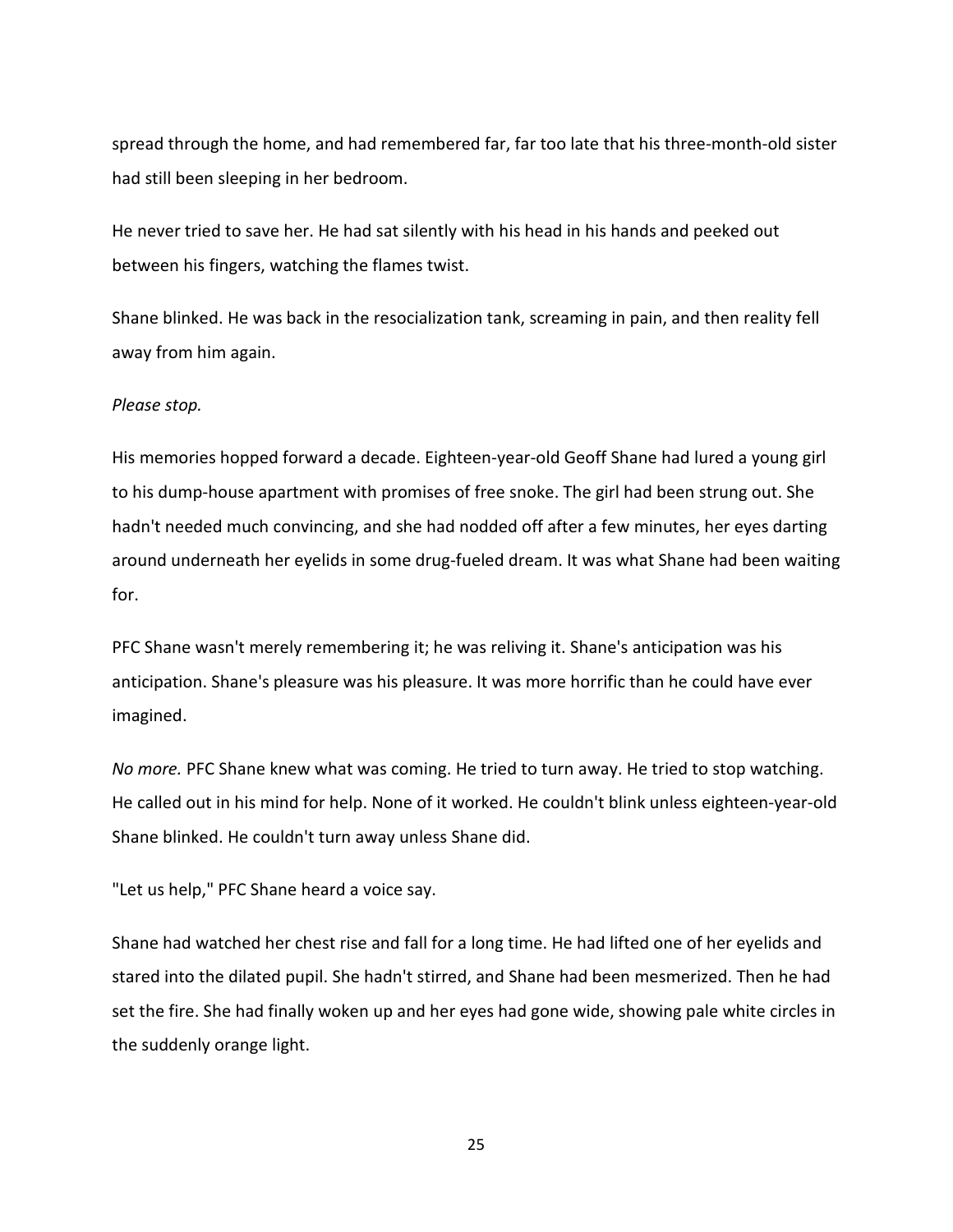He had stayed close as the flames had spread. Her screams had sung in his ears. His eyes had danced over the sight of her thrashing form.

PFC Shane tried to wake up. He struggled for the surface but felt his mind collide with a ceiling. The zerg were keeping him under.

"Let us help," a voice said.

Shane's skin had blistered and cracked as he had leaned in close. He had breathed deep. He had craved the aroma. There was nothing like it in the universe. It was always so fresh, the smell of a living, breathing creature roasting in its own juices.

He had drunk in the sweet, sweet scent, making PFC Shane drink with him. And it *was* sweet. It was the smell of sugar caramelizing. Always a bit different but always the same.

PFC Shane rebounded off the ceiling again and again. It hurt each time, but he no longer cared.

"Let us help," a voice said.

Her screams had choked off but her weak struggling had continued. A sharp new smell had filled the room. The flames had roared with renewed vigor, and Shane had smiled. Joy and glee invaded PFC Shane's mind. He tried to push it all away. He tried to hate it.

He was lying to himself and he knew it. He loved it. He always would.

"Let us help," a voice said.

A marine in a fully armored combat suit appeared before eighteen-year-old Geoff Shane, backlit by the growing inferno. Shane looked deeply into the figure's glowing eyes. And blinked.

\* \* \*

Two structures still burned about half a kilometer in the distance, but the last screams had long since died away. In the sky and on the ground, the Swarm moved through the wreckage of the